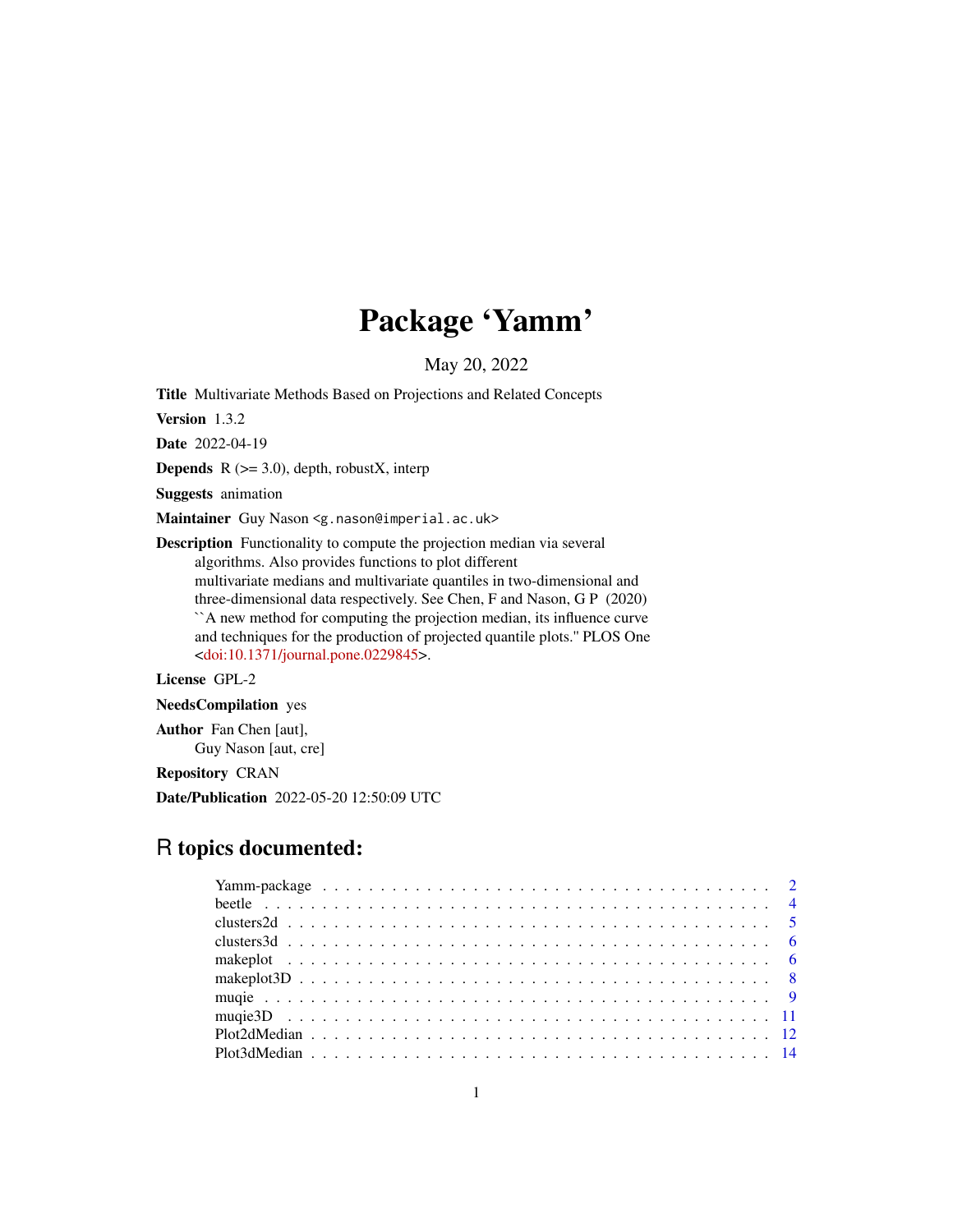# <span id="page-1-0"></span>2 Yamm-package

| Index |  |  |  |  |  |  |  |  |  |  |  |  |  |  |  |  |  |  |  |  | 23 |
|-------|--|--|--|--|--|--|--|--|--|--|--|--|--|--|--|--|--|--|--|--|----|
|       |  |  |  |  |  |  |  |  |  |  |  |  |  |  |  |  |  |  |  |  |    |
|       |  |  |  |  |  |  |  |  |  |  |  |  |  |  |  |  |  |  |  |  |    |
|       |  |  |  |  |  |  |  |  |  |  |  |  |  |  |  |  |  |  |  |  |    |
|       |  |  |  |  |  |  |  |  |  |  |  |  |  |  |  |  |  |  |  |  |    |
|       |  |  |  |  |  |  |  |  |  |  |  |  |  |  |  |  |  |  |  |  |    |

Yamm-package *Multivariate Methods Based on Projections and Related Concepts*

# Description

This package provides functions for computing the projection median. PmedTrapz approximates the projection median by the trapezoidal rule, which is only valid for the two- and three-dimensional cases, while PmedMCInt use Monte Carlo approximation, and it is valid for any multivariate median. yamm provides another method to compute the projection median based on an optimiser technique. This package also provides functions for plotting different multivariate medians, such as the Spatial, Component-wise, Tukey's, etc., for randomly generated data sets in both the two-dimensional and three-dimensional cases. In addition, this package also allows users to produce the two-dimensional and three-dimensional quantile plots with function muqie and muqie3D respectively.

# Details

The DESCRIPTION file:

| Package:            | <b>Example</b>                                                                                                                |
|---------------------|-------------------------------------------------------------------------------------------------------------------------------|
| Title:              | Multivariate Methods Based on Projections and Related Concepts                                                                |
| Version: $1.3.2$    |                                                                                                                               |
| Date:               | 2022-04-19                                                                                                                    |
|                     | Authors@R: c(person("Fan", "Chen", role=c("aut"),email="fan.chen1018@gmail.com"), person("Guy", "Nason",role=c("au            |
|                     | Depends: $R (> = 3.0)$ , depth, robustX, interp                                                                               |
| Suggests: animation |                                                                                                                               |
|                     | Maintainer: Guy Nason <g.nason@imperial.ac.uk></g.nason@imperial.ac.uk>                                                       |
|                     | Description: Functionality to compute the projection median via several algorithms. Also provides functions to plot different |
| License:            | GPL-2                                                                                                                         |
| Author:             | Fan Chen [aut], Guy Nason [aut, cre]                                                                                          |

Index of help topics:

| Plot2dMedian | Plot Two-dimensional Medians                  |
|--------------|-----------------------------------------------|
| Plot3dMedian | Plot Three-dimensional Medians                |
| PmedMCInt    | Projection Median Approximated by Monte Carlo |
|              | Integration                                   |
| PmedTrapz    | Projection Median Approximated by Trapezoidal |
|              | Rule                                          |
| Yamm-package | Multivariate Methods Based on Projections and |
|              | Related Concepts                              |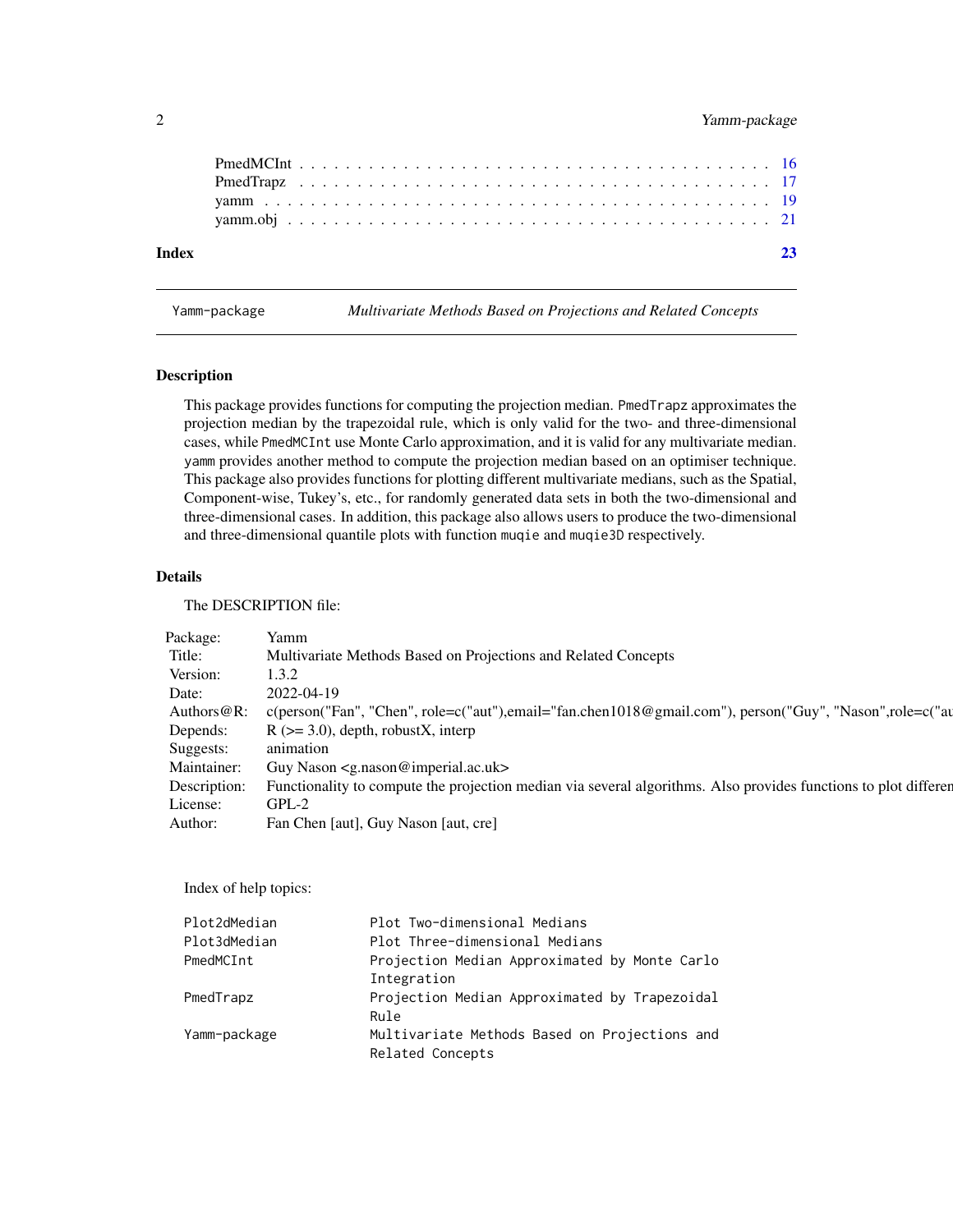# <span id="page-2-0"></span>Yamm-package 3

| beetle     | Six Measurements of Beetles          |
|------------|--------------------------------------|
| clusters2d | Three Clusters of 2-dimensional Data |
| clusters3d | Four Clusters of 3-dimensional Data  |
| makeplot   | Plot Two-dimensional Quantile        |
| makeplot3D | Plot Three-dimensional Quantile      |
| mugie      | Two-dimensional Quantile             |
| mugie3D    | Three-dimensional Quantile           |
| yamm       | Yet Another Multivariate Median      |
| yamm.obj   | Objective Function for Yamm          |

# Author(s)

NA

Maintainer: Guy Nason <g.nason@imperial.ac.uk>

# References

Basu, R., Bhattacharya, B.B., and Talukdar, T. (2012) The projection median of a set of points in Rd *CCCG.*, 47, 329-346. [doi:10.1007/s0045401193806](https://doi.org/10.1007/s00454-011-9380-6)

Chen, F. and Nason, Guy P. (2020) A new method for computing the projection medi an, its influence curve and techniques for the production of projected quantile plots. *PLOS One*, [doi:10.1371/](https://doi.org/10.1371/journal.pone.0229845) [journal.pone.0229845](https://doi.org/10.1371/journal.pone.0229845)

Croux, C., Filzmoser, P., and Oliveira, M., (2007). Algorithms for Projection-Pursuit Robust Principal Component Analysis, *Chemometrics and Intelligent Laboratory Systems*, 87, 218-225.

Durocher, S. and Kirkpatrick, D. (2009), The projection median of a set of points, *Computational Geometry*, 42, 364-375.

Rousseeuw, P.J. and Ruts, I. (1996), Algorithm AS 307: Bivariate location depth, *Appl. Stat.-J. Roy. St. C*, 45, 516-526.

Rousseeuw, P.J. and Ruts, I. (1998), Constructing the bivariate Tukey median, *Stat. Sinica*, 8, 828- 839.

Rousseeuw, P.J., Ruts, I., and Tukey, J.W. (1999), The Bagplot: A Bivariate Boxplot, *The Am. Stat.*, 53, 382-387.

Struyf, A. and Rousseeuw, P.J. (2000), High-dimensional computation of the deepest location, *Comput. Statist. Data Anal.*, 34, 415-436.

# See Also

[yamm](#page-18-1), [PmedTrapz](#page-16-1), [PmedMCInt](#page-15-1),

```
# Load a 2-dimensional data set.
data(clusters2d)
#
# Set seed for reproduction.
set.seed(5)
#
```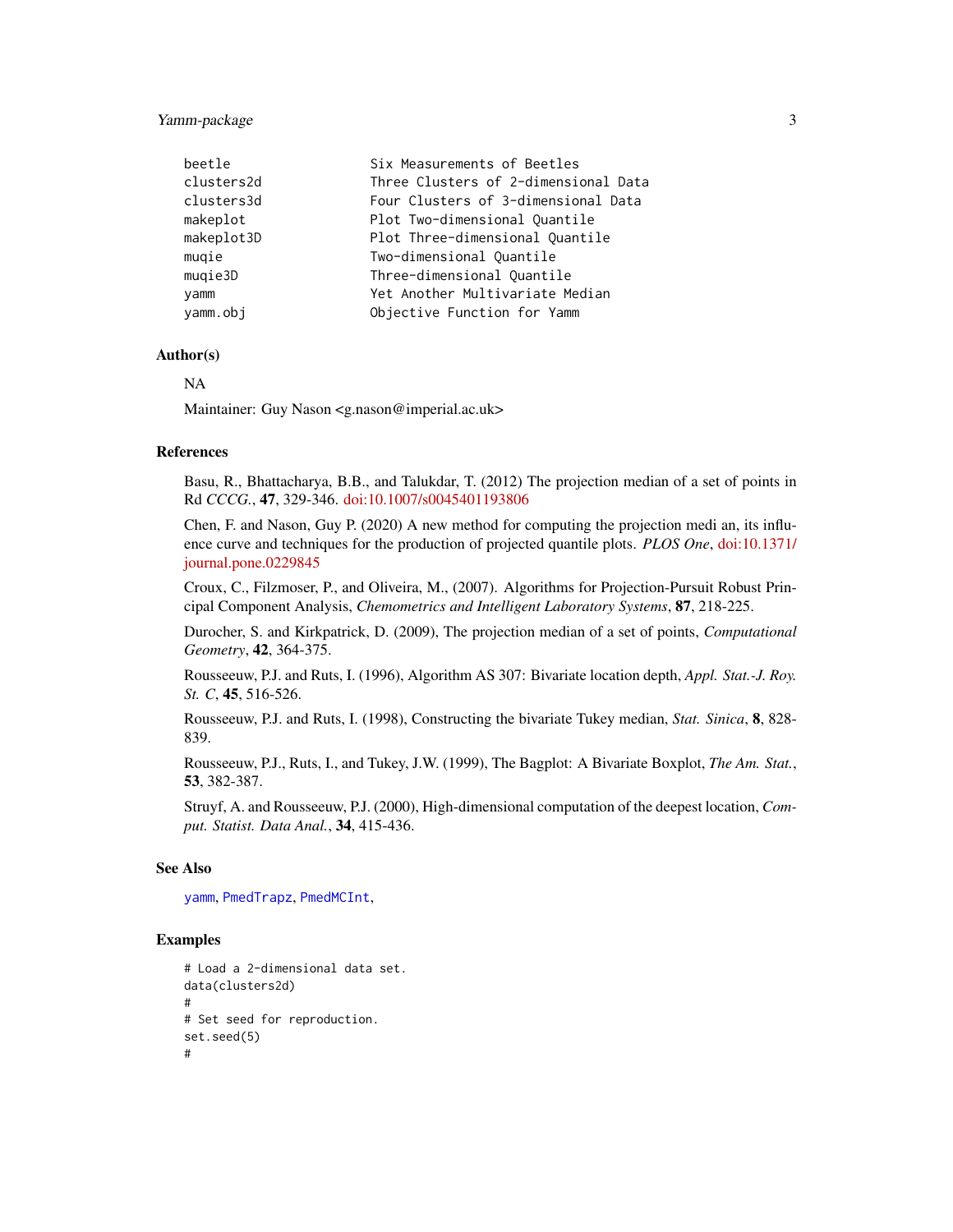4 beetle

```
# Projection median approximated by Monte Carlo Integration.
PmedMCInt(clusters2d, nprojs = 30000)
# [1] 4.3369501 -0.1578591
#
#
# Projection median approximated by the trapezoidal rule.
PmedTrapz(clusters2d,no.subinterval=180)
# [1] 4.1556553 -0.3566614
#
#
# Yamm.
set.seed(5)
yamm(clusters2d,nprojs = 2500,reltol=1e-3,doabs=1,full.results=FALSE)
# [1] 4.3871582 -0.1070497
#
#
# Plot 2-D medians
# Remove the outliers of the dataset.
cluster_without_outlier <- clusters2d[c(1:101),]
myxvec <- c(min(cluster_without_outlier[,1]),
          max(cluster_without_outlier[,1]))
myyvec <- c(min(cluster_without_outlier[,2]),
          max(cluster_without_outlier[,2]))
#
# Plot the figure.
set.seed(5)
Plot2dMedian(clusters2d, myxvec, myyvec, yamm.nprojs = 2000,
             PmedMCInt.nprojs = 20000, no.subinterval = 36,
             opt.method = "BFGS", xlab = "Component1",
             ylab = "Component2")
```
beetle *Six Measurements of Beetles*

#### Description

Multivariate dataset containing six measurements on each of three species of flea-beetles: concinna, heptapotamica, and heikertingeri. The original data set contains one column identifying the species of the observations, which is irrelevant and has been deleted here.

#### Usage

data("beetle")

# Format

A data frame with 74 observations on the following 6 variables.

tars1 Width of the first joint of the first tarsus in microns (the sum of measurements for both tarsi).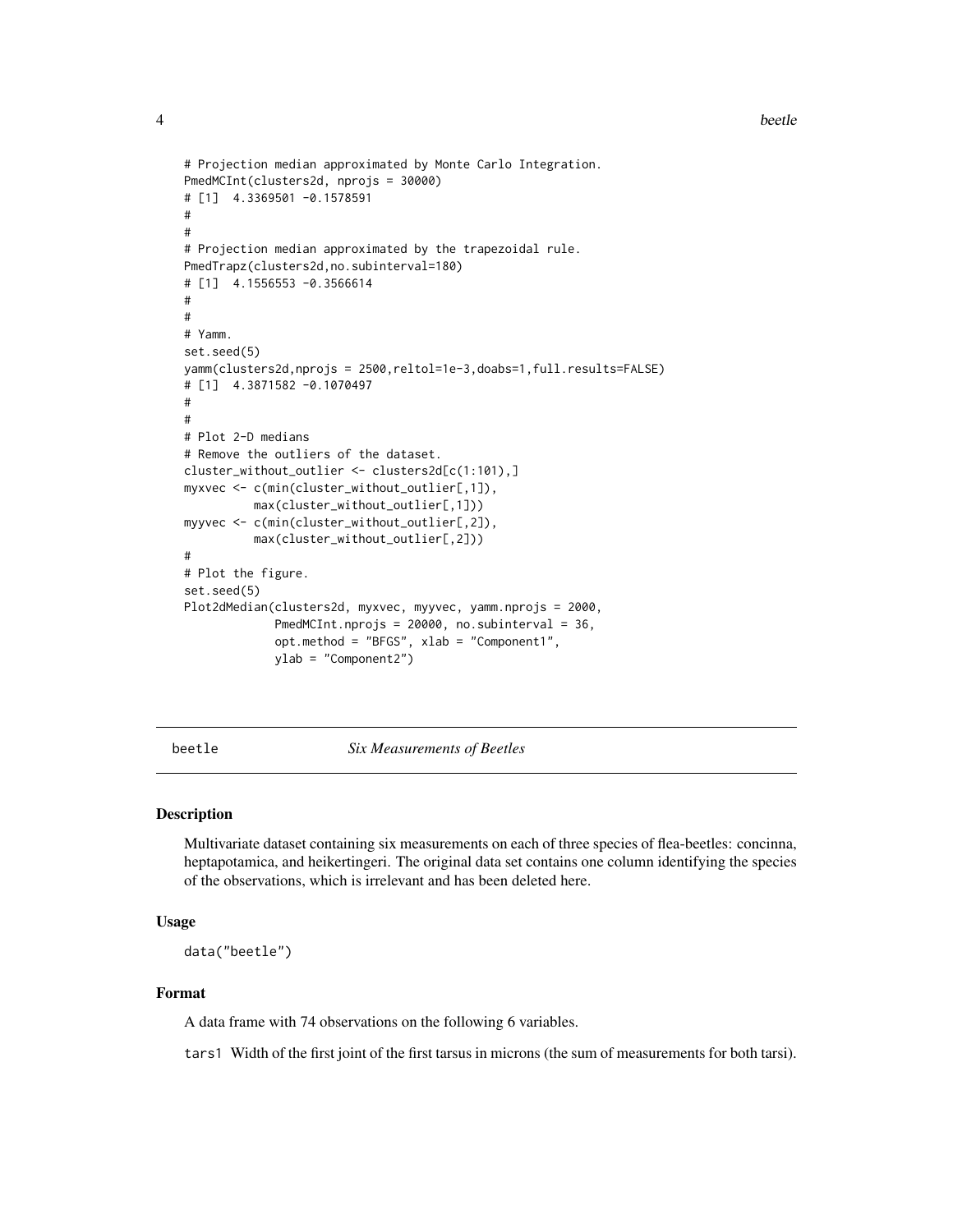#### <span id="page-4-0"></span>clusters2d 5

tars2 The same for the second joint.

head The maximal width of the head between the external edges of the eyes in 0.01 mm.

aede1 The maximal width of the aedeagus in the fore-part in microns.

aede2 The front angle of the aedeagus  $(1 \text{ unit} = 7.5 \text{ degrees})$ .

aede3 The aedeagus width from the side in microns.

# Source

Lubischew, A.A.(1962) On the Use of Discriminant Functions in Taxonomy, *Biometrics*,18, 455- 477.

#### References

Cook, D.H. and Swayne, D.F. (2007). Interactive and Dynamic Graphics for Data Analysis: With Examples Using R and GGobi. <http://ggobi.org/book/data/flea.xml>

#### Examples

data(beetle)

clusters2d *Three Clusters of 2-dimensional Data*

#### Description

This dataset with 103 observations contains three clusters, which are generated from different independent normal distributions randomly, and two outliers (located in the last two rows).

#### Usage

data("clusters2d")

# Format

The first cluster has 26 observations, and the two variables are generated from  $N(3, 1)$  and  $N(4, 1)$ respectively. The second cluster has 36 observations, and the two variables are generated from  $N(10, 1.5)$  and  $N(-2, 1.5)$  respectively. The third cluster has 39 observations, and the two variables are generated from  $N(2, 0.5)$  and  $N(-2, 0.5)$  respectively. The two outliers are  $c(100.3, 99.1)$ and  $c(97.5, 98.4)$ .

# References

Chen, F. and Nason, Guy P. (2020) A new method for computing the projection medi an, its influence curve and techniques for the production of projected quantile plots. *PLOS One*, [doi:10.1371/](https://doi.org/10.1371/journal.pone.0229845) [journal.pone.0229845](https://doi.org/10.1371/journal.pone.0229845)

# Examples

data(clusters2d)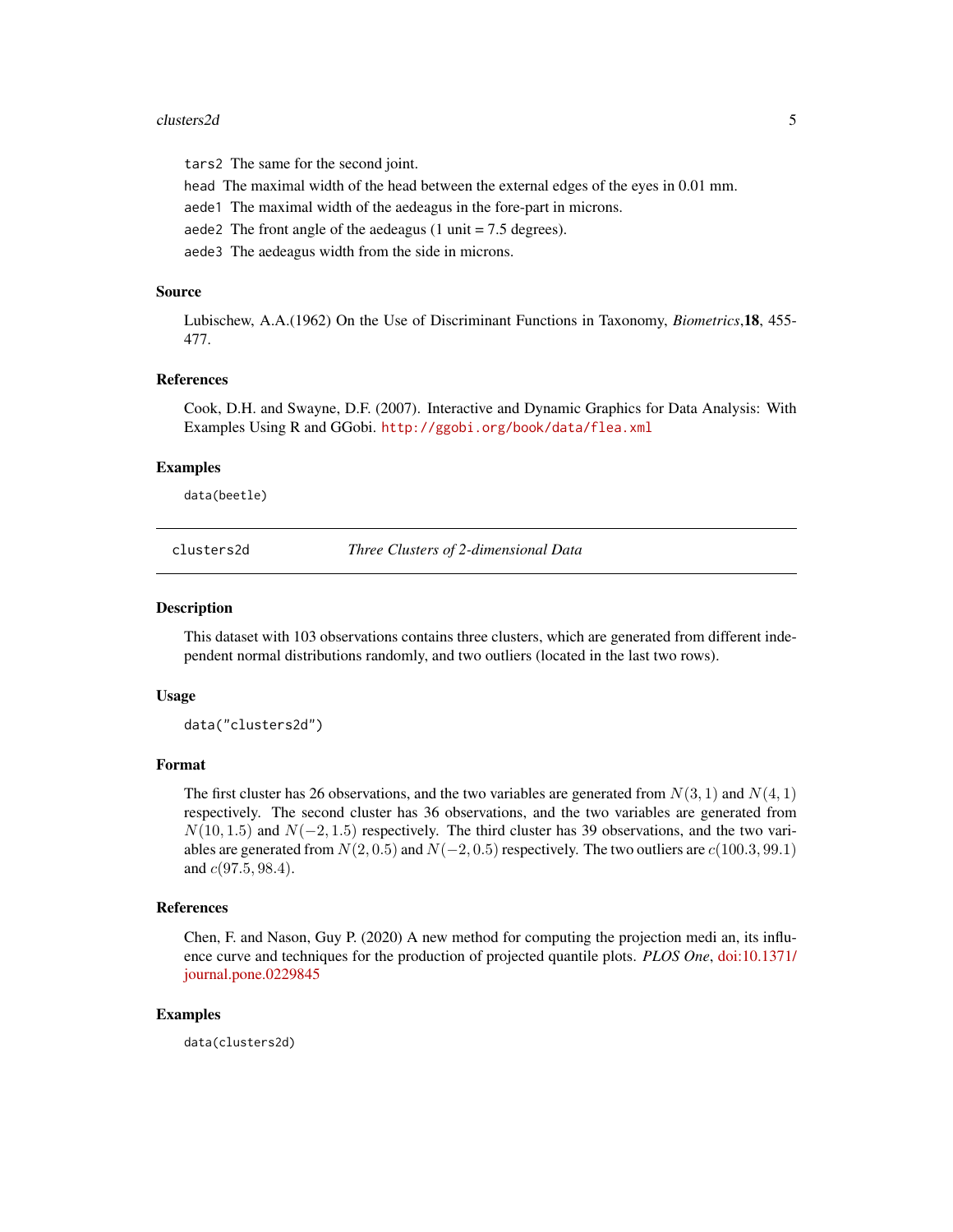#### Description

This dataset with 105 observations contains four clusters, which are generated from different Laplace distributions randomly, and five outliers (located in the last five rows).

# Usage

data("clusters3d")

# Format

The four clusters are generated from different multivariate Laplace distributions. The first cluster has 20 observations, where the mean values  $\mu$  of the Laplace distribution are equal to (−8, −8, −8) and the covariance matrix  $\Sigma$  is the product of two times identity matrix. The second cluster has 35 observations, where  $\mu = (-5, 5, 5)$  and  $\Sigma$  is the identity matrix. The third cluster has 30 observations, where  $\mu = (12, -12, 12)$  and  $\Sigma$  is the identity matrix. The fourth cluster has 30 observations, where  $\mu = (18, 18, -18)$  and  $\Sigma$  is the identity matrix. The five outliers are from the  $\mu = (100, 100, -100)$  and  $\Sigma$  is the product of ten times identity matrix.

# References

Chen, F. and Nason, Guy P. (2020) A new method for computing the projection medi an, its influence curve and techniques for the production of projected quantile plots. *PLOS One*, [doi:10.1371/](https://doi.org/10.1371/journal.pone.0229845) [journal.pone.0229845](https://doi.org/10.1371/journal.pone.0229845)

# Examples

data(clusters3d)

makeplot *Plot Two-dimensional Quantile*

# Description

This function calls [muqie](#page-8-1) for multiple values of quantiles from 0.5 to 0.95 and then produces a set of plots with these quantiles for producing an animated GIF using package **animation**.

#### Usage

```
makeplot(xdata, dm=c(1,2), nsegs=20,
         quantile.increment= 0.001,
         nprojs=2000, reltol=0.001)
```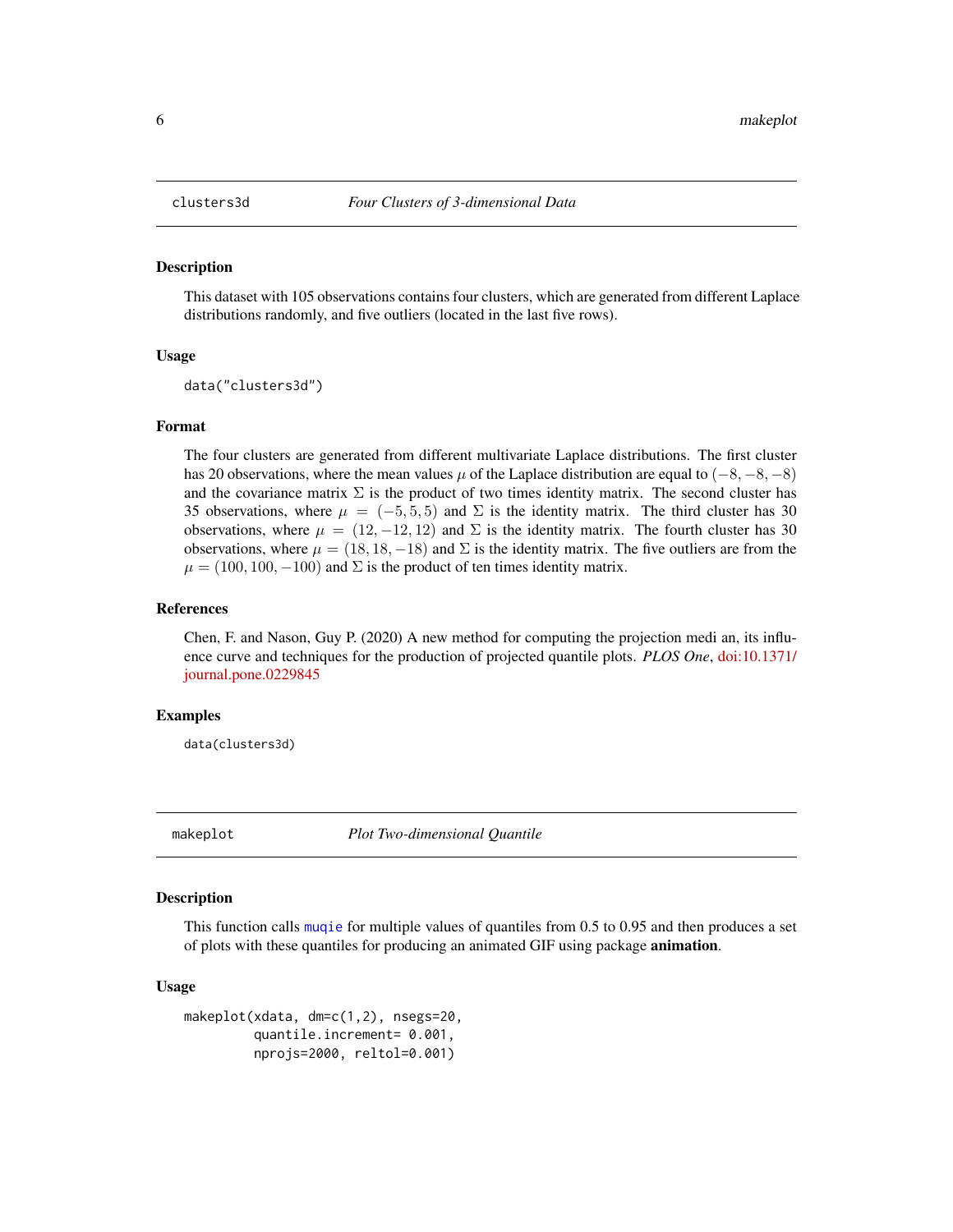#### <span id="page-6-0"></span>makeplot **7**

# Arguments

| xdata              | The data as a matrix or dataframe with the number of columns greater than or<br>equal to two, with each row being viewed as one multivariate observation.                                                                            |
|--------------------|--------------------------------------------------------------------------------------------------------------------------------------------------------------------------------------------------------------------------------------|
| dm                 | A numeric vector with two entries representing the selected columns of the data<br>considered. The default value is $c(1,2)$ , which means the first two columns of<br>data are chosen if the dimension of data is greater than two. |
| nsegs              | The number of the unit-length direction vectors u, which is computed by divid-<br>ing a unit circle into nsegs equal sectors.                                                                                                        |
| quantile.increment |                                                                                                                                                                                                                                      |
|                    | A numeric value specifies the increment of the set of different quantiles.                                                                                                                                                           |
| nprojs             | The number of projections for the dataset when computing yamm. The default<br>value is 2000.                                                                                                                                         |
| reltol             | The tolerance of the optimisation process in the function yamm. The default value<br>is $0.001$ .                                                                                                                                    |

# Value

This function returns a set of plots with various specified quantiles.

# References

Chen, F. and Nason, Guy P. (2020) A new method for computing the projection medi an, its influence curve and techniques for the production of projected quantile plots. *PLOS One*, [doi:10.1371/](https://doi.org/10.1371/journal.pone.0229845) [journal.pone.0229845](https://doi.org/10.1371/journal.pone.0229845)

# See Also

[yamm](#page-18-1) [muqie](#page-8-1)

```
# Load a data frame with 103 rows and 2 columns.
# The last two rows of the data are the outliers.
data(clusters2d)
#
# Remove the outliers of the dataset.
cluster_without_outlier <- clusters2d[c(1:101),]
#
# Produce an animation of a set of multivariate quantile plots.
if (requireNamespace("animation")) {
library("animation")
# Generate temporary file
f <- tempfile(fileext=".gif")
#
# Now generate movie into the temporary file.
# Here nprojs=40: for a real example, for production quality you should increase
```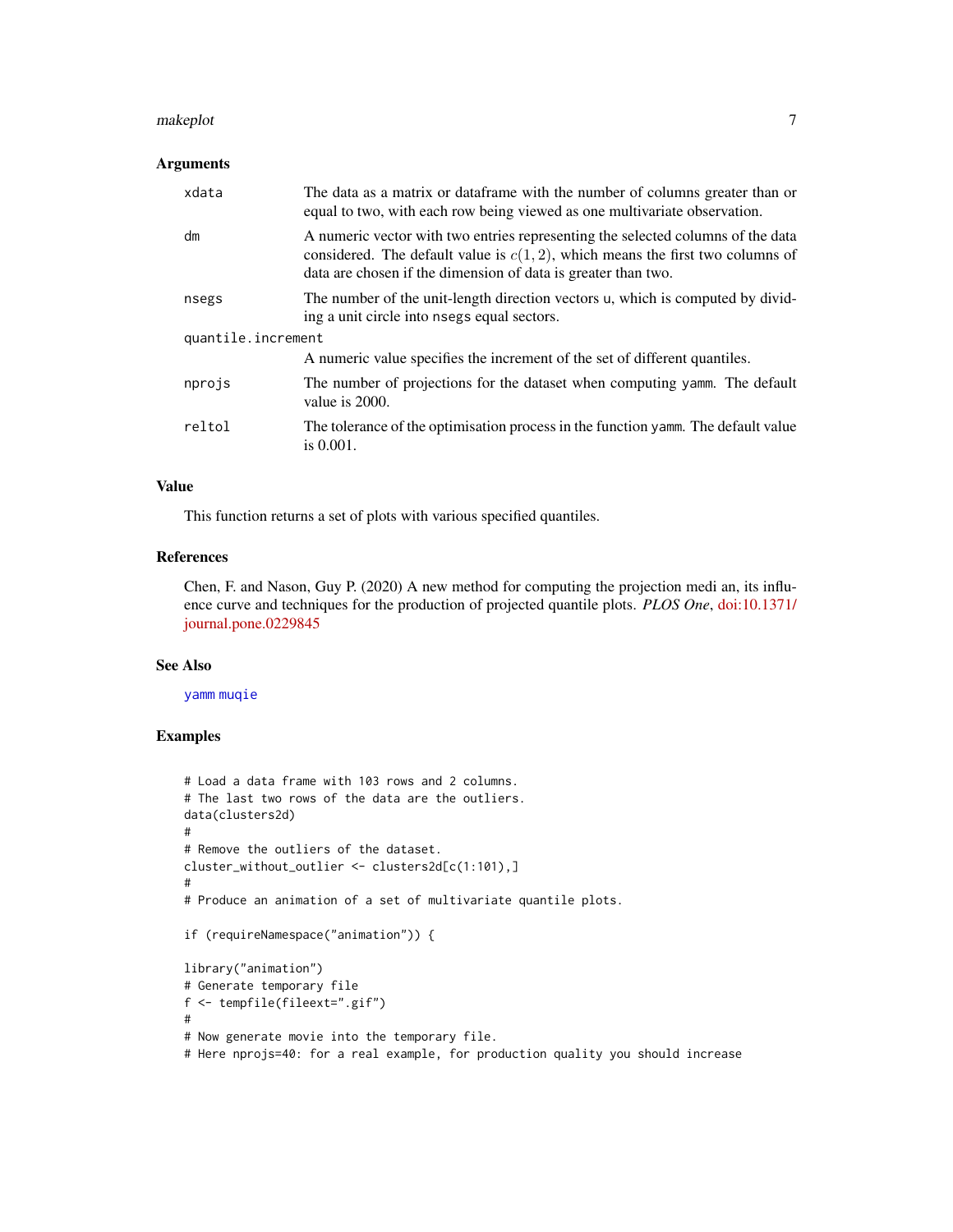```
# it to 1000, 2000 or even higher
#
# Here quantile.increment=0.1, for production quality this should be reduced to
# e.g. 0.01, of even smaller
#
saveGIF(makeplot(cluster_without_outlier, nprojs=40, quantile.increment=0.1),
diff.col=3, interval=0.1, width=500, height=500, movie.name=f)
cat("Movie saved to: ", f, "\n")
}
```
# makeplot3D *Plot Three-dimensional Quantile*

# Description

This function calls [muqie3D](#page-10-1) for multiple values of quantiles from 0.5 to 0.95 and then produces a set of perspective plots of a surface over the x-y plane with these quantiles, which are used to produce an animated GIF using package animation.

#### Usage

```
makeplot3D(xdata, dm=c(1,2,3), nsegs=30,
         quantile.increment= 0.005,
         nprojs=2000, reltol=0.001)
```
# Arguments

| xdata              | The data as a matrix or dataframe with the number of columns greater than or<br>equal to three, with each row being viewed as one multivariate observation.                                                                                 |
|--------------------|---------------------------------------------------------------------------------------------------------------------------------------------------------------------------------------------------------------------------------------------|
| dm                 | A numeric vector with three entries representing the selected columns of the data<br>considered. The default value is $c(1, 2, 3)$ , which means the first three columns<br>of data are chosen if the dimension of data is more than three. |
| nsegs              | The number of the three-dimensional unit-length direction vectors u, which is<br>computed by dividing a unit sphere into nsegs equal sectors.                                                                                               |
| quantile.increment |                                                                                                                                                                                                                                             |
|                    | A numeric value specifies the increment of the set of different quantiles.                                                                                                                                                                  |
| nprojs             | The number of projections for the dataset when computing yamm. The default<br>value is 2000.                                                                                                                                                |
| reltol             | The tolerance of the optimisation process in the function yamm. The default value<br>is $0.001$ .                                                                                                                                           |

# Value

This function returns a set of perspective plots of a surface over the x-y plane with various specified quantiles.

<span id="page-7-0"></span>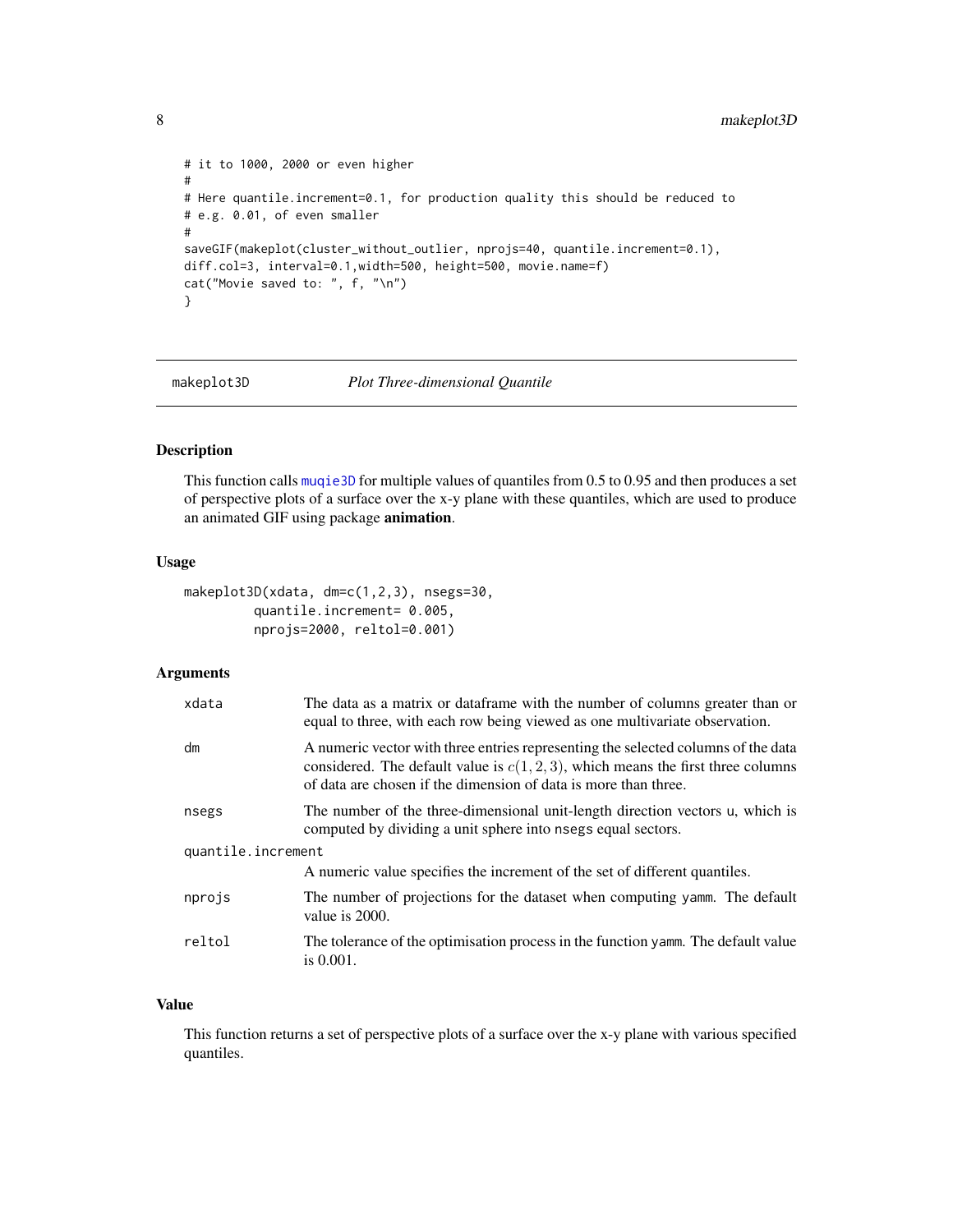#### <span id="page-8-0"></span>muqie 90 de est est en la construction de la construction de la construction de la construction de la construction de la construction de la construction de la construction de la construction de la construction de la constr

# References

Chen, F. and Nason, Guy P. (2020) A new method for computing the projection medi an, its influence curve and techniques for the production of projected quantile plots. *PLOS One*, [doi:10.1371/](https://doi.org/10.1371/journal.pone.0229845) [journal.pone.0229845](https://doi.org/10.1371/journal.pone.0229845)

# See Also

[yamm](#page-18-1) [muqie3D](#page-10-1)

# Examples

```
#
data(beetle)
#
# Produce an animation of a set of multivariate quantile plots.
if (requireNamespace("animation")) {
library("animation")
# Generate temporary file
f <- tempfile(fileext=".gif")
#
# Now generate movie into the temporary file.
# Here nprojs=40: for a real example, for production quality you should increase
# it to 1000, 2000 or even higher
#
# Here quantile.increment=0.1, for production quality this should be reduced to
# e.g. 0.01, of even smaller
#
saveGIF(makeplot3D(beetle, dm=c(1,3,6), nprojs=40, quantile.increment=0.1),
diff.col=3, interval=0.1,width=500, height=500, movie.name=f)
cat("Movie saved to: ", f, "\n")
}
```
<span id="page-8-1"></span>

#### muqie *Two-dimensional Quantile*

#### Description

This function plots the collection of all MUltivariate QuantIlE points in two dimensions (muqie) over all unit-length direction vectors u, which projects the [yamm](#page-18-1)-centred multivariate data onto the chosen vector u to obtain a univariate set. The muqie point is merely the vector u rescaled to have length equal to the quantile of the univariate set.

#### Usage

```
muqie(xdata, dm=c(1,2), probs=0.5, nsegs=20,
     nprojs=2000, reltol=0.001, plot.it=FALSE,
     full.return=FALSE, xlab=NULL, ylab=NULL)
```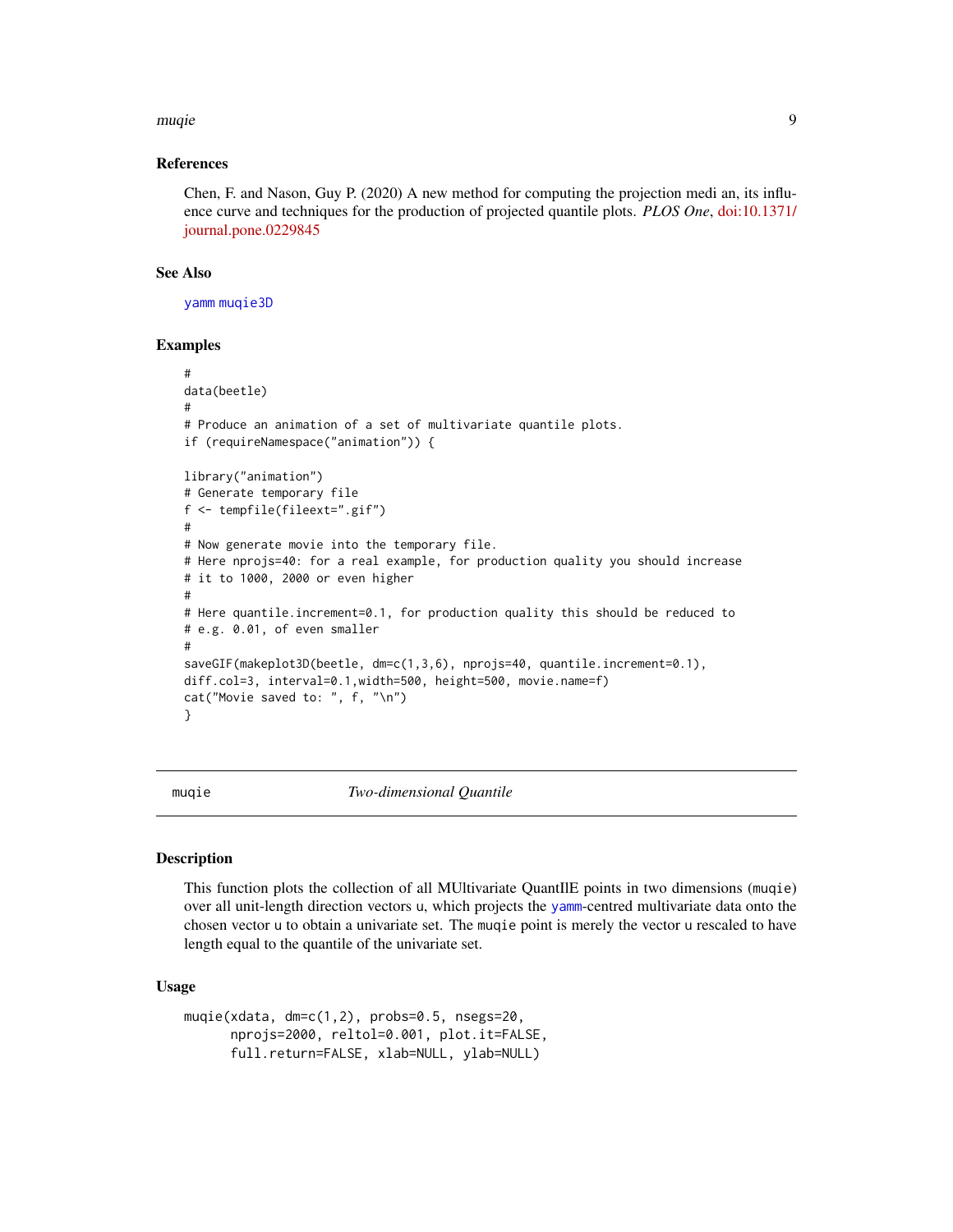# Arguments

| xdata       | The data as a matrix or dataframe with the number of columns greater than or<br>equal to two, with each row being viewed as one multivariate observation.                                                                         |
|-------------|-----------------------------------------------------------------------------------------------------------------------------------------------------------------------------------------------------------------------------------|
| dm          | A numeric vector with two entries representing the selected columns of the data<br>considered. The default value is $c(1,2)$ , which means the first two columns of<br>data are chosen if the dimension of data is more than two. |
| probs       | The quantile of the data after projected to obtain a univariate set.                                                                                                                                                              |
| nsegs       | The number of the two-dimensional unit-length direction vectors u, which is<br>computed by dividing a unit circle into nsegs equal sectors.                                                                                       |
| nprojs      | The number of projections for the dataset when computing yamm. The default<br>value is 2000.                                                                                                                                      |
| reltol      | The tolerance of the optimisation process in the function yamm. The default value<br>is $0.001$ .                                                                                                                                 |
| plot.it     | Logical. If TRUE, the function mugie will produce a two-dimensional quantile<br>plot.                                                                                                                                             |
| full.return | Logical. If TRUE, the function mugie will return a list of full results. See "Value".                                                                                                                                             |
| xlab        | x-axis label for the quantile plot.                                                                                                                                                                                               |
| ylab        | y-axis label for the quantile plot.                                                                                                                                                                                               |

# Value

If full.results = TRUE, it returns a list comprising of

| ans   | A data matrix with four rows. The first row represents the angle of the unit-<br>length projection vector u to the positive x-axis, while the second and third row<br>are the x- and y-coordinates of the projection vector respectively. The last row<br>is univariate quantile of the projected data matrix. |
|-------|----------------------------------------------------------------------------------------------------------------------------------------------------------------------------------------------------------------------------------------------------------------------------------------------------------------|
| uvd   | A data matrix after projecting the yamm-centred multivariate data onto a set of<br>projection vectors u.                                                                                                                                                                                                       |
| cdata | The yamm-centred multivariate data matrix.                                                                                                                                                                                                                                                                     |
| yamm  | The yamm value of the multivariate data. See yamm for more details.                                                                                                                                                                                                                                            |
|       |                                                                                                                                                                                                                                                                                                                |

If full.results = FALSE (default), it will only return ans.

# References

Chen, F. and Nason, Guy P. (2020) A new method for computing the projection medi an, its influence curve and techniques for the production of projected quantile plots. *PLOS One*, [doi:10.1371/](https://doi.org/10.1371/journal.pone.0229845) [journal.pone.0229845](https://doi.org/10.1371/journal.pone.0229845)

# See Also

[yamm](#page-18-1)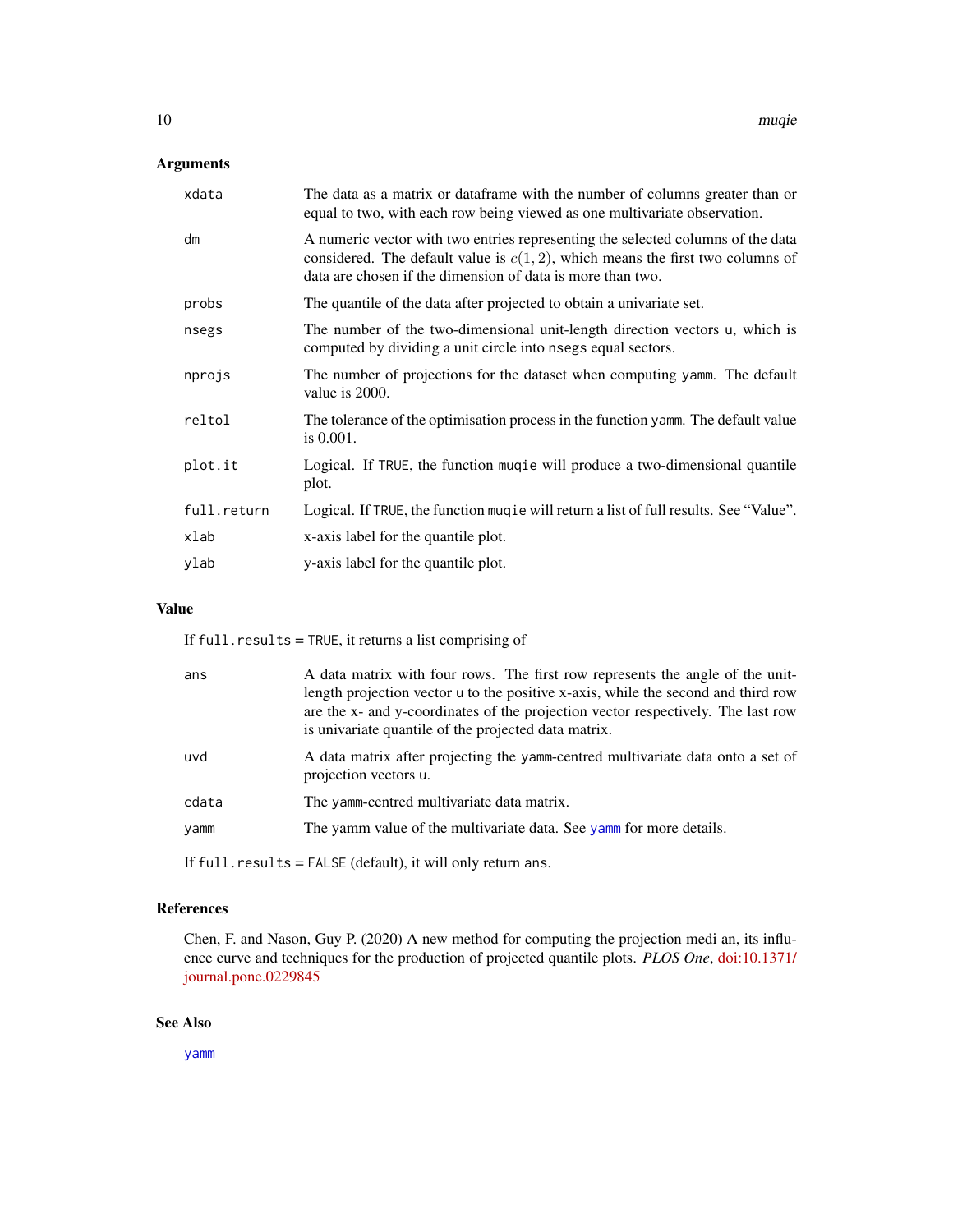#### <span id="page-10-0"></span> $m$ uqie $3D$  11

# Examples

```
data(beetle)
#
# Compute the 0.7-quantile for the first two columns of the beetle data.
muqie(beetle,dm=c(1,4), probs=0.7)
```
<span id="page-10-1"></span>muqie3D *Three-dimensional Quantile*

# Description

This function plots the collection of all MUltivariate QuantIlE points in three dimensions (muqie3D) over all unit-length direction vectors u, which projects the [yamm](#page-18-1)-centred multivariate data onto the chosen vector u to obtain a univariate set. The muqie3D point is merely the vector u rescaled to have length equal to the quantile of the univariate set.

# Usage

```
muqie3D (xdata, dm=c(1,2,3), probs=0.5,
         nsegs=30, nprojs=2000, reltol=0.001,
         plot.it=FALSE, full.return=FALSE)
```
# Arguments

| xdata       | The data as a matrix or dataframe with the number of columns greater than or<br>equal to three, with each row being viewed as one multivariate observation.                                                                                 |
|-------------|---------------------------------------------------------------------------------------------------------------------------------------------------------------------------------------------------------------------------------------------|
| dm          | A numeric vector with three entries representing the selected columns of the data<br>considered. The default value is $c(1, 2, 3)$ , which means the first three columns<br>of data are chosen if the dimension of data is more than three. |
| probs       | The quantile of the data after projected to obtain a univariate set.                                                                                                                                                                        |
| nsegs       | The number of the three-dimensional unit-length direction vectors u, which is<br>computed by dividing a unit sphere into nsegs equal sectors.                                                                                               |
| nprojs      | The number of projections for the dataset when computing yamm. The default<br>value is 2000.                                                                                                                                                |
| reltol      | The tolerance of the optimisation process in the function yamm. The default value<br>is $0.001$ .                                                                                                                                           |
| plot.it     | Logical. If TRUE, the function muque will produce a three-dimensional quantile<br>plot.                                                                                                                                                     |
| full.return | Logical. If TRUE, the function mugie will return a list of full results. See "Value".                                                                                                                                                       |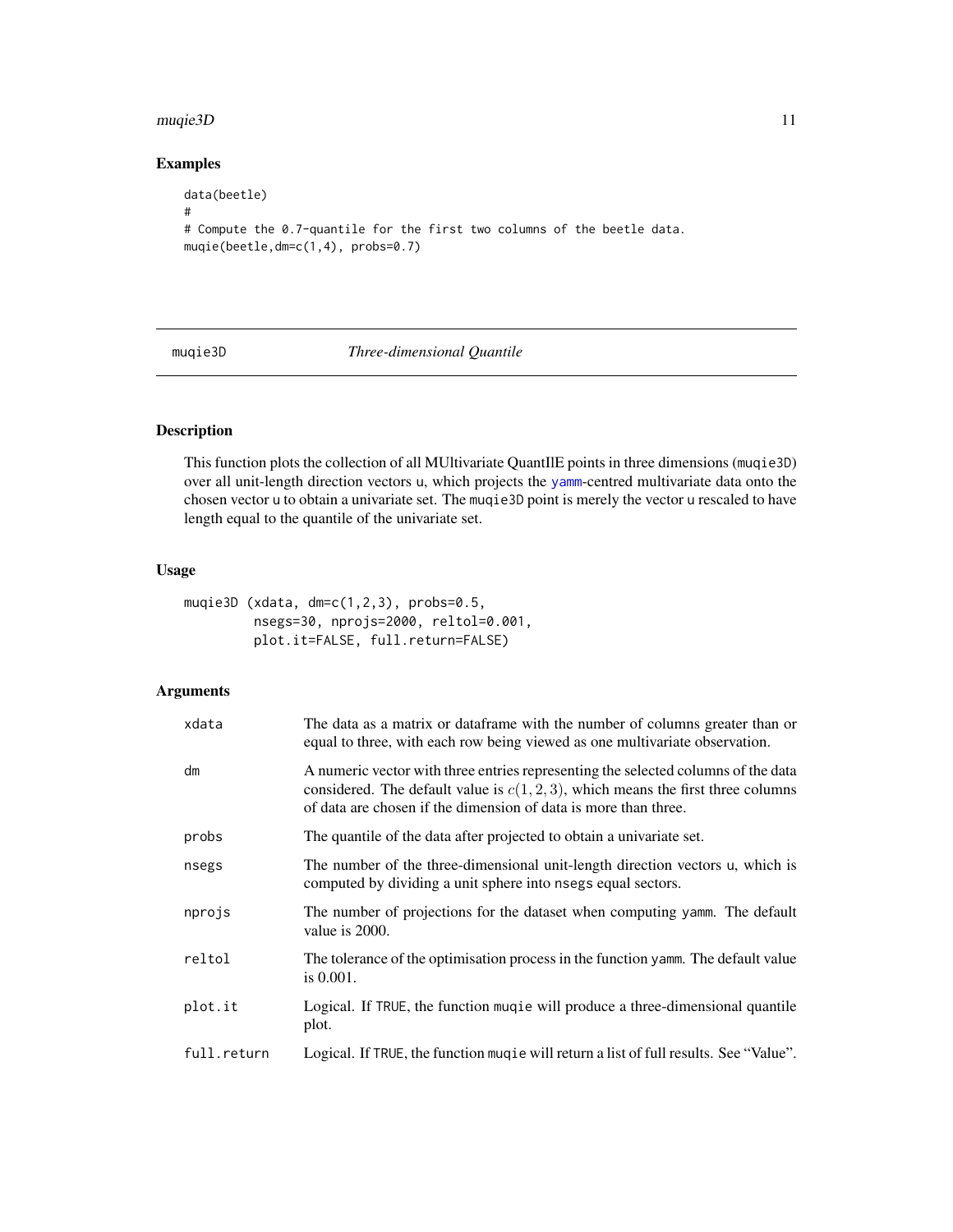# <span id="page-11-0"></span>Value

If full.results = TRUE, it returns a list comprising of

| ans   | A data matrix with four rows. The first three rows represent the x-, y- and z-<br>coordinates of the projection vector u respectively. The last row is univariate<br>quantile of the projected data matrix. |
|-------|-------------------------------------------------------------------------------------------------------------------------------------------------------------------------------------------------------------|
| uvd   | A data matrix after projecting the yamm-centred multivariate data onto a set of<br>projection vectors u.                                                                                                    |
| cdata | The yamm-centred multivariate data matrix.                                                                                                                                                                  |
| yamm  | The yamm value of the multivariate data. See yamm for more details.                                                                                                                                         |
|       | If $full$ results = $FALSE$ (default), it will only return ans.                                                                                                                                             |

# References

Chen, F. and Nason, Guy P. (2020) A new method for computing the projection medi an, its influence curve and techniques for the production of projected quantile plots. *PLOS One*, [doi:10.1371/](https://doi.org/10.1371/journal.pone.0229845) [journal.pone.0229845](https://doi.org/10.1371/journal.pone.0229845)

#### See Also

[yamm](#page-18-1)

# Examples

```
data(beetle)
#
# Compute the 0.7-quantile for the first three columns of the beetle data.
muqie3D(beetle, dm=c(1,3,6), probs=0.7)
```
Plot2dMedian *Plot Two-dimensional Medians*

# Description

This function plots various multivariate medians in the two-dimensional case. The grey dots presented in the figure are the data points and the Spatial, Component-wise (CWmed), Tukey's, Liu's, Projection median as well as the mean value of the data set are plotted in the figure. Oja's median is no longer used, as the package used to produce this function has been archived

#### Usage

```
Plot2dMedian(data, xvec, yvec, yamm.nprojs = 2000,
            PmedMCInt.nprojs = 20000,
             no.subinterval = 36, opt.method = "BFGS",
             xlab = "Component1", ylab = "Component2")
```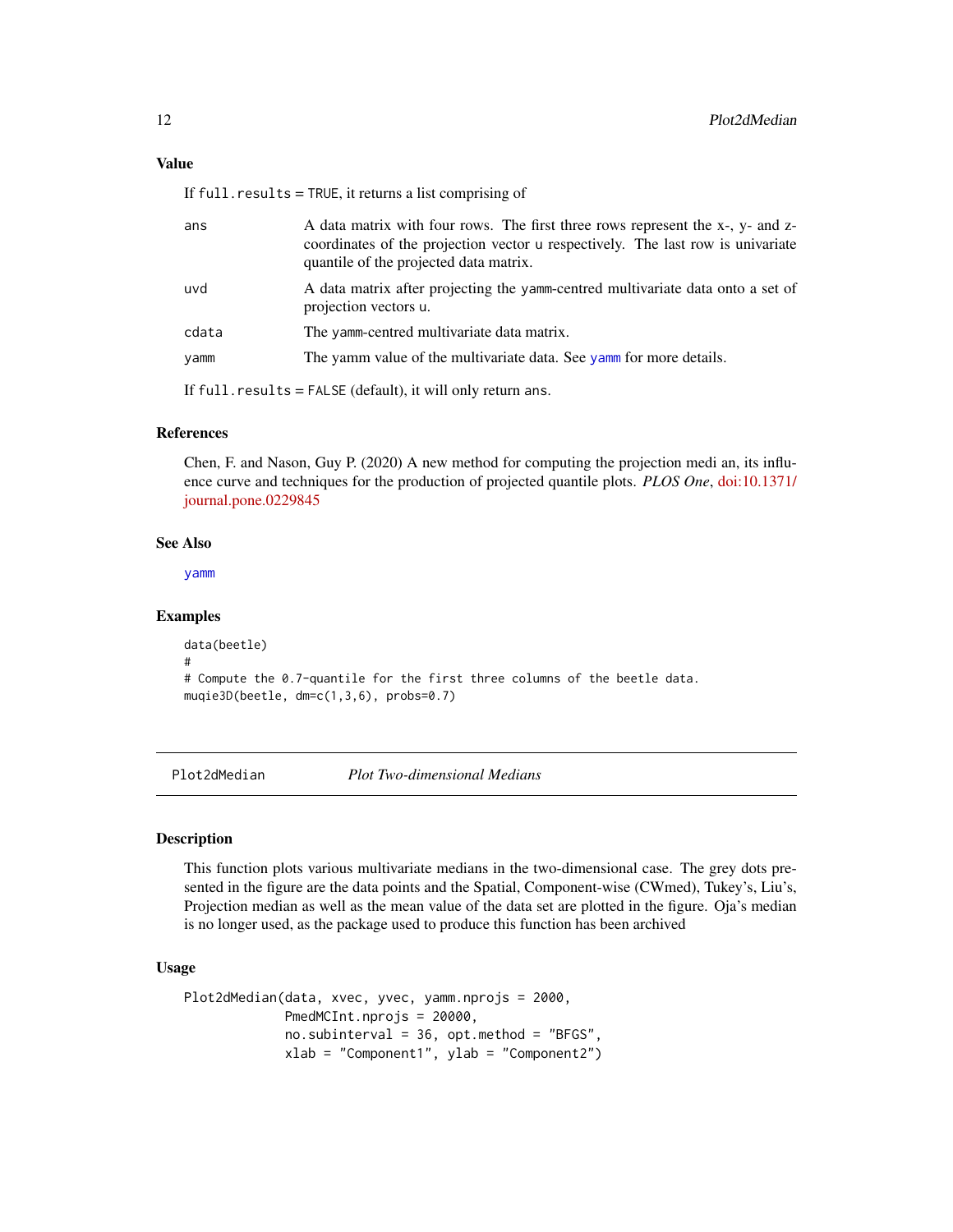# <span id="page-12-0"></span>Plot2dMedian 13

#### **Arguments**

| variate observation.                                                                                                                                                                                                                                                                        |
|---------------------------------------------------------------------------------------------------------------------------------------------------------------------------------------------------------------------------------------------------------------------------------------------|
| A numeric vector containing the maximum and minimum values you desire for<br>xvec<br>the x-axis.                                                                                                                                                                                            |
| A numeric vector containing the maximum and minimum values you desire for<br>yvec<br>the y-axis.                                                                                                                                                                                            |
| The number of projections for the dataset when computing yamm. The default<br>yamm.nprojs<br>value is 2000.                                                                                                                                                                                 |
| PmedMCInt.nprojs                                                                                                                                                                                                                                                                            |
| The number of projections for the dataset when computing PmedMCInt. The<br>default value is 20000, since PmedMCInt requires large number of projections<br>while doing the Monte Carlo integration to ensure accuracy.                                                                      |
| no. subinterval The number of subintervals while using the trapezoidal rule to approximate the<br>projection median with PmedTrapz function. The default value is 36, and small<br>values (e.g. less than 10) of no. subinterval should not be used, to safeguard<br>accuracy.              |
| The method chosen for the optimiser when computing the yamm, with default<br>opt.method<br>function "BFGS". optim is used to minimise the objective function yamm.obj.<br>Apart from "BFGS", other functions in optim like "Nelder-Mead", "CG", "L-BFGS-B",<br>and "SANN" can also be used. |
| xlab<br>Title for x-axis. Must be a character string.                                                                                                                                                                                                                                       |
| Title for y-axis. Must be a character string.<br>ylab                                                                                                                                                                                                                                       |

# Details

The Spatial median is obtained using [L1median](#page-0-0) in the Rpackage robustX. The Component-wise (CWmed), Liu's and Tukey's median are produced using function [med](#page-0-0) in the Rpackage depth. Oja's median is NO LONGER produced using function ojaMedian in the Rpackage OjaNP, as this package has been archived. When computing the projection median, three approximations are implemented and diplayed in the plot, where [PmedMCInt](#page-15-1) uses Monte Carlo method, [PmedTrapz](#page-16-1) is computed by the trapezoidal rule, and [yamm](#page-18-1) uses an optimiser.

The argument xvec and yvec are useful when there are outliers in the data set, which are not expected to be shown in the figure in some cases. Determining the x-axis and y-axis allows you to zoom in the plot and see the difference between multivariate medians and mean value.

# References

Chen, F. and Nason, Guy P. (2020) A new method for computing the projection medi an, its influence curve and techniques for the production of projected quantile plots. *PLOS One*, [doi:10.1371/](https://doi.org/10.1371/journal.pone.0229845) [journal.pone.0229845](https://doi.org/10.1371/journal.pone.0229845)

# See Also

[PmedTrapz](#page-16-1), [PmedMCInt](#page-15-1), [yamm](#page-18-1), [yamm.obj](#page-20-1), [optim](#page-0-0).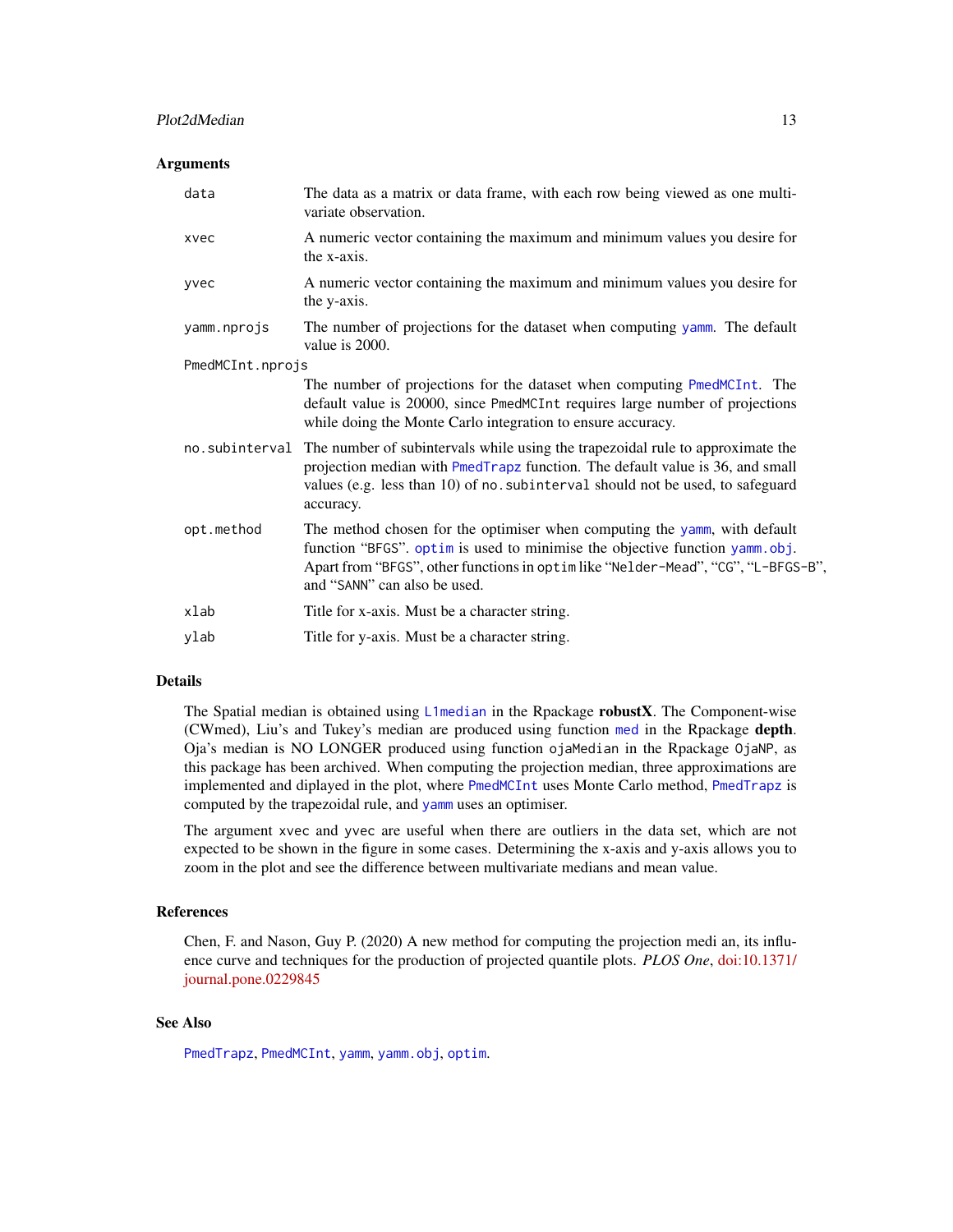# Examples

```
# Load a data frame with 103 rows and 2 columns.
# The last two rows of the data are the outliers.
data(clusters2d)
#
# Remove the outliers of the dataset.
cluster_without_outlier <- clusters2d[c(1:101),]
myxvec <- c(min(cluster_without_outlier[,1]),
          max(cluster_without_outlier[,1]))
myyvec <- c(min(cluster_without_outlier[,2]),
          max(cluster_without_outlier[,2]))
#
# Plot the figure.
set.seed(5)
Plot2dMedian(clusters2d, myxvec, myyvec, yamm.nprojs = 2000,
             PmedMCInt.nprojs = 20000, no.subinterval = 36,
             opt.method = "BFGS", xlab = "Component1",
             ylab = "Component2")
```
Plot3dMedian *Plot Three-dimensional Medians*

#### Description

This function plots multivariate medians in the three-dimensional case. The grey dots presented in the figure are the data points and the Spatial, Component-wise (CWmed), Tukey's, Liu's, Projection medians as well as the mean value of the data set are plotted in the figure. Oja's median is no longer used, as the package used to compute it has been archived from CRAN.

#### Usage

```
Plot3dMedian(data, xvec, yvec, zvec, yamm.nprojs = 2000,
            PmedMCInt.nprojs = 20000, no.subinterval = c(18,36),
             opt.method = "BFGS", xlab = "Component1",
             ylab = "Component2", zlab = "Component3")
```
# Arguments

| data | The data as a matrix or data frame, with each row being viewed as one multi-<br>variate observation. |
|------|------------------------------------------------------------------------------------------------------|
| xvec | A numeric vector containing the maximum and minimum values you desire for<br>the x-axis.             |
| yvec | A numeric vector containing the maximum and minimum values you desire for<br>the y-axis.             |
| zvec | A numeric vector containing the maximum and minimum values you desire for<br>the z-axis.             |

<span id="page-13-0"></span>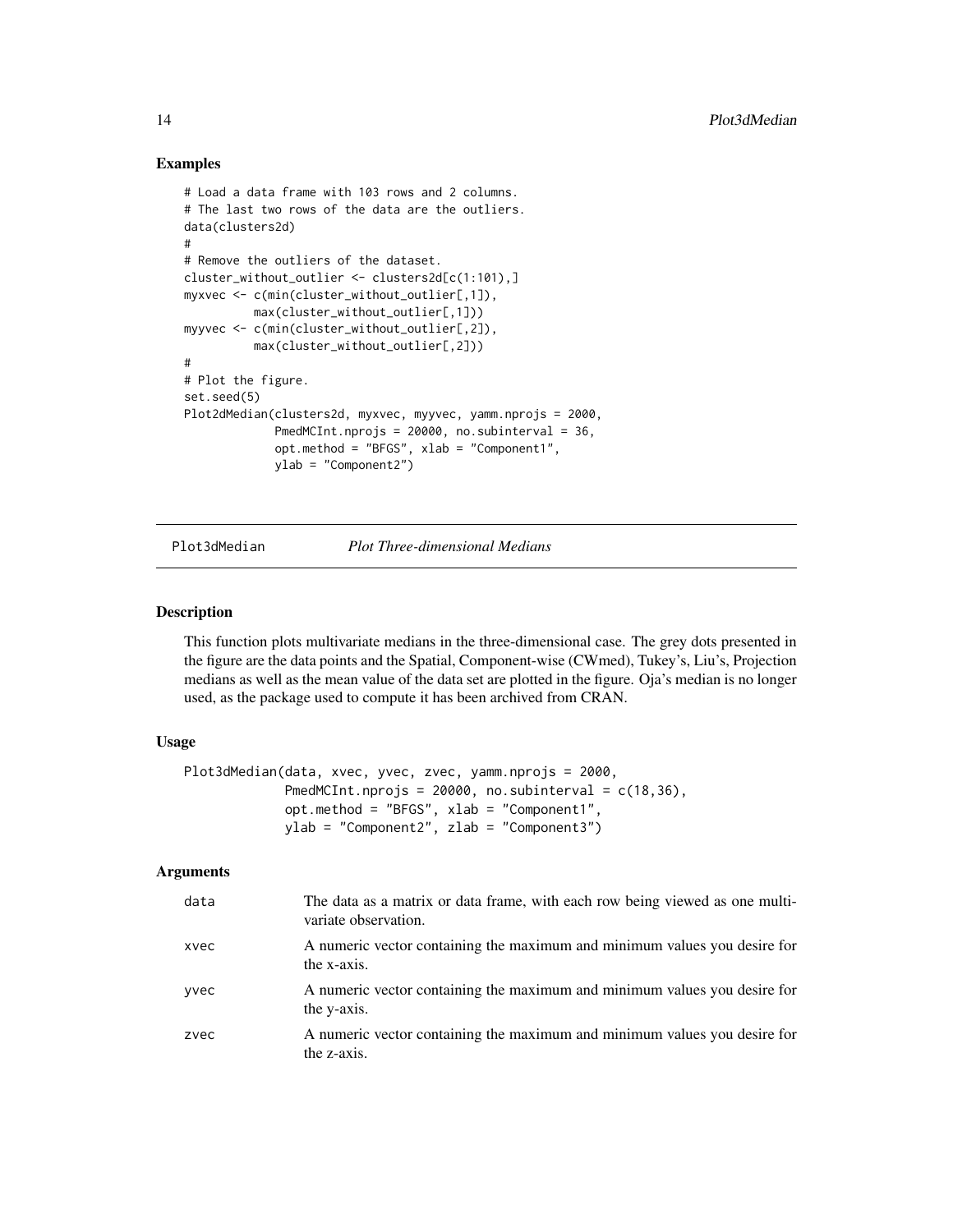<span id="page-14-0"></span>

| yamm.nprojs      | The number of projections for the dataset when computing yamm. The default<br>value is 2000.                                                                                                                                                                                                                                                                        |
|------------------|---------------------------------------------------------------------------------------------------------------------------------------------------------------------------------------------------------------------------------------------------------------------------------------------------------------------------------------------------------------------|
| PmedMCInt.nprojs |                                                                                                                                                                                                                                                                                                                                                                     |
|                  | The number of projections for the dataset when computing PmedMCInt. The<br>default value is 20000, since PmedMCInt requires large number of projections<br>while doing the Monte Carlo integration to ensure accuracy.                                                                                                                                              |
|                  | no subinterval A numeric vector of two entries which represents the number of subintervals<br>chosen while using the trapezoidal rule to approximate the projection median<br>with PmedTrapz function. The default vector is $c(36, 36)$ . Note small values<br>(e.g. less than 10) for each entry of no. subinterval should not be used, to<br>safeguard accuracy. |
| opt.method       | The method chosen for the optimiser when computing the yamm, with default<br>function "BFGS", optim is used to minimise the objective function yamm.obj.<br>Apart from BFGS, other functions in optimilike "Nelder-Mead", "CG", "L-BFGS-B",<br>and "SANN" can also be used.                                                                                         |
| xlab             | Title for x-axis. Must be a character string.                                                                                                                                                                                                                                                                                                                       |
| ylab             | Title for y-axis. Must be a character string.                                                                                                                                                                                                                                                                                                                       |
| zlab             | Title for z-axis. Must be a character string.                                                                                                                                                                                                                                                                                                                       |

#### Details

The Spatial median is obtained using [L1median](#page-0-0) in the Rpackage robustX. The Component-wise (CWmed), and Tukey's median are produced using function [med](#page-0-0) in the Rpackage depth. Oja's median is no longer computed here. Liu's median is not available in higher dimensions ( $> 2$ ), so it is not shown here. When computing the projection median, three approximations are implemented and diplayed in the plot, where [PmedMCInt](#page-15-1) uses Monte Carlo method, [PmedTrapz](#page-16-1) is computed by the trapezoidal rule, and [yamm](#page-18-1) uses an optimiser.

The argument xvec, yvec and zvec are useful when there are outliers in the dataset, which are not expected to be shown in the figure in some cases. Determining the x-axis y-axis, and z-axis allows you to zoom in the plot and see the difference between multivariate medians and mean value.

#### References

Chen, F. and Nason, Guy P. (2020) A new method for computing the projection medi an, its influence curve and techniques for the production of projected quantile plots. *PLOS One*, [doi:10.1371/](https://doi.org/10.1371/journal.pone.0229845) [journal.pone.0229845](https://doi.org/10.1371/journal.pone.0229845)

# See Also

[PmedMCInt](#page-15-1), [PmedTrapz](#page-16-1) [yamm](#page-18-1), [yamm.obj](#page-20-1), [optim](#page-0-0).

```
# Load a data frame with 105 rows and 3 columns.
# The last five rows of the data are the outliers.
data(clusters3d)
#
# Remove the outliers of the dataset.
```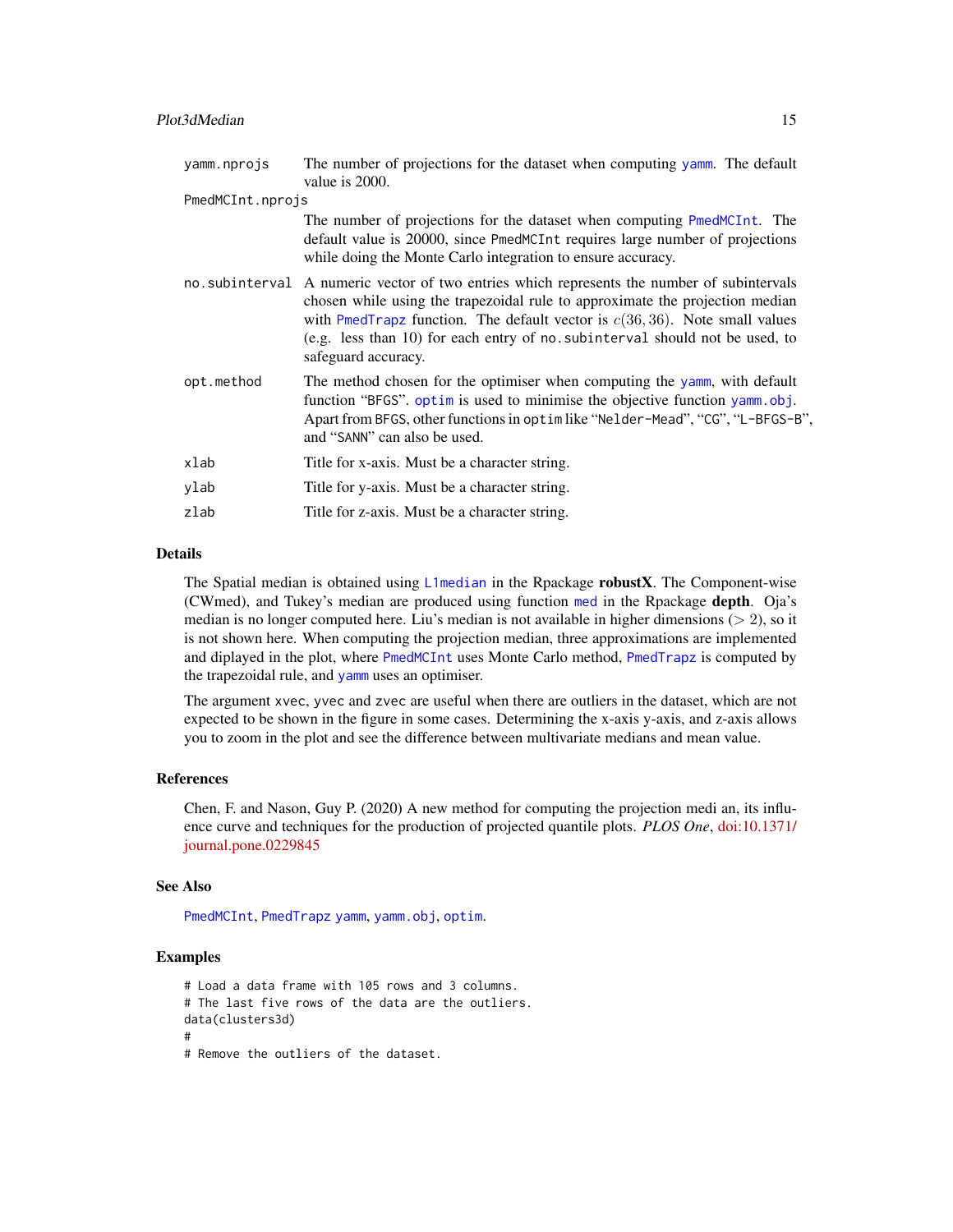```
cluster_without_outlier <- clusters3d[c(1:100),]
myxvec <- c(min(cluster_without_outlier[,1]),
          max(cluster_without_outlier[,1]))
myyvec <- c(min(cluster_without_outlier[,2]),
         max(cluster_without_outlier[,2]))
myzvec <- c(min(cluster_without_outlier[,3]),
         max(cluster_without_outlier[,3]))
#
# Plot the figure.
set.seed(15)
Plot3dMedian(cluster_without_outlier, myxvec, myyvec, myzvec,
             yamm.nprojs = 2000, PmedMCInt.nprojs = 15000,
             no.subinterval = c(18,36), opt.method = "BFGS",xlab = "Component1",ylab = "Component2",
             zlab = "Component3")
```
<span id="page-15-1"></span>PmedMCInt *Projection Median Approximated by Monte Carlo Integration*

#### **Description**

This function approximates the projection median using Monte Carlo integration, which can be used for any dimensions. PmedMCInt is implemented internally using C code CPmedMCInt and hence is much faster than coding with R only.

# Usage

PmedMCInt(x, nprojs = 20000)

# Arguments

| x      | The data as a matrix or data frame, with each row being viewed as one multi-<br>variate observation.                                                                                                                                                                                     |
|--------|------------------------------------------------------------------------------------------------------------------------------------------------------------------------------------------------------------------------------------------------------------------------------------------|
| nprojs | The number of projections when using the Monte Carlo method to approximate<br>the integration. The default value is 20000, since PmedMCInt requires large a<br>number of projections to ensure the accuracy. More projections may increase<br>the accuracy, as well as the running time. |

# Details

The projection median was introduced by Durocher and Kirkpatrick (2009) and generalised by Basu, Bhattacharya and Talukdar (2012). PmedMCInt produces the projection median using Monte Carlo approximation, which is valid in any multi-dimensional data. However, a large number of projections is sometimes required to ensure accuracy, which will also increase the running time. In this case, PmedTrapz is preferred for the two- or three-dimensional data, which is fast and accurate in general. In higher dimensions, [yamm](#page-18-1) is another alternative for computing the projection median.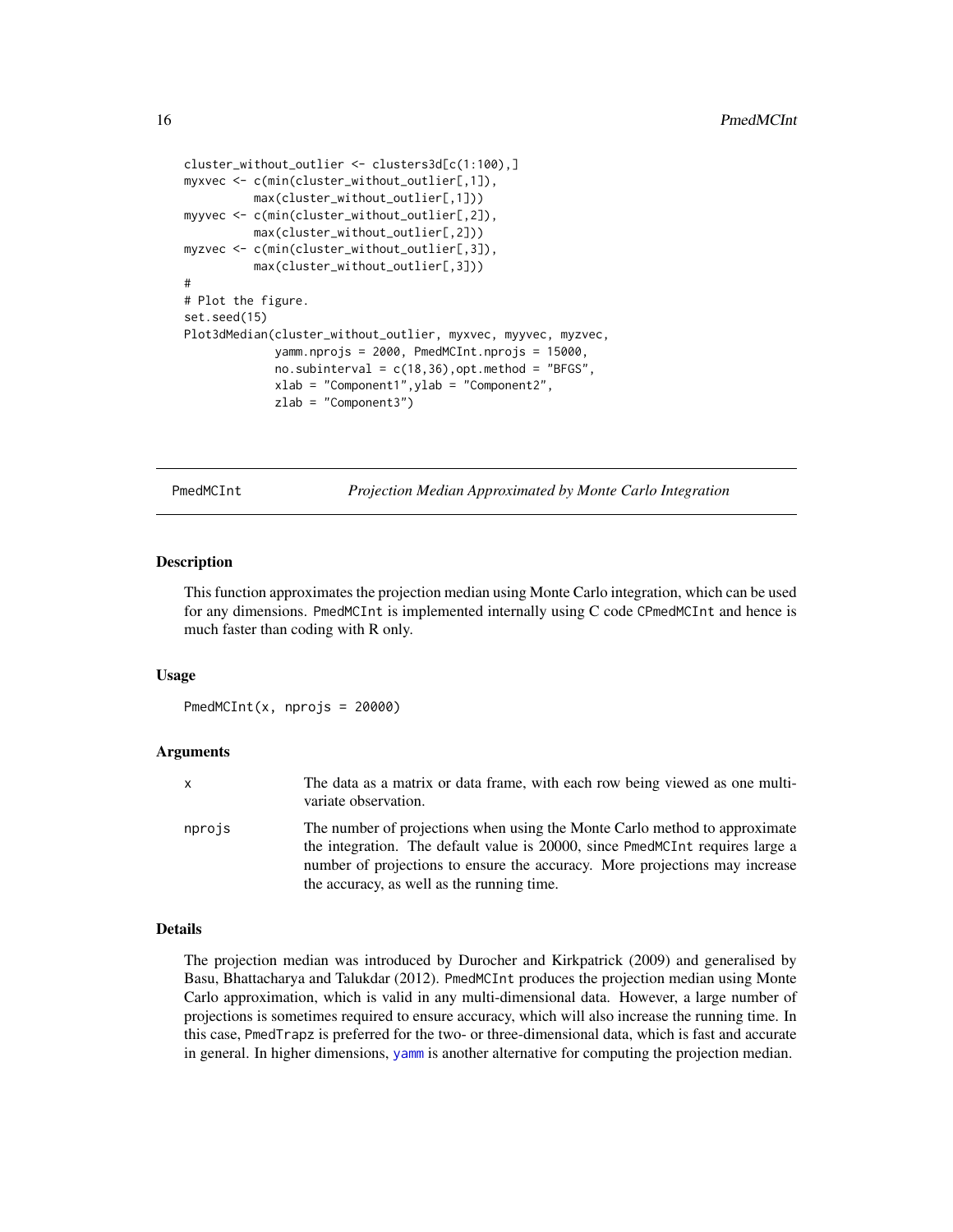# <span id="page-16-0"></span>PmedTrapz 17

# Value

A vector of the projection median for  $n$ -dimensional data.

# References

Durocher, S. and Kirkpatrick, D. (2009), The projection median of a set of points, *Computational Geometry*,42, 364-375.

Basu, R., Bhattacharya, B.B., and Talukdar, T. (2012) The projection median of a set of points in Rd *CCCG.*, 47, 329-346. [doi:10.1007/s0045401193806](https://doi.org/10.1007/s00454-011-9380-6)

# See Also

[PmedTrapz](#page-16-1), [yamm](#page-18-1)

# Examples

```
# Load a 2-dimensional data set
data(clusters2d)
#
# Set seed for reproduction.
set.seed(5)
#
# Projection median approximated by Monte Carlo Integration.
PmedMCInt(clusters2d, nprojs = 50000)
# [1] 4.3246488 -0.1535201
#
#
# Load a 6-dimensional data set
data(beetle)
#
set.seed(5)
PmedMCInt(beetle,nprojs = 150000)
# [1] 179.92439 125.16939 50.01176 136.55460 13.22277 95.04224
```
<span id="page-16-1"></span>PmedTrapz *Projection Median Approximated by Trapezoidal Rule*

# Description

This function approximates the projection median using trapezoidal rule, which is only valid for the two- and three-dimensional cases. PmedTrapz is implemented internally using C code CPmedTrapz2D and CPmedTrapz3D and hence is much faster than coding with R only.

# Usage

```
PmedTrapz(x, no.subinterval)
```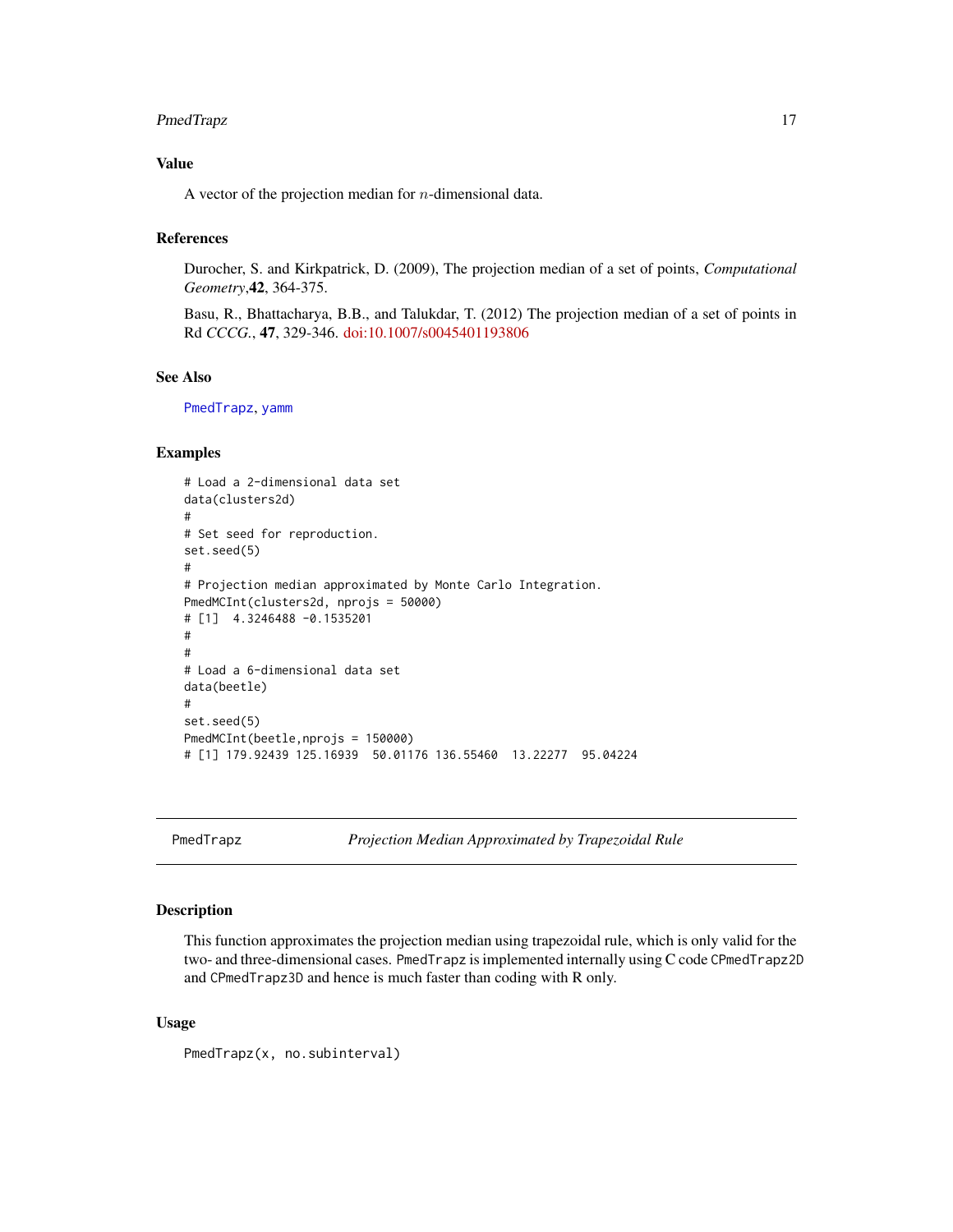### <span id="page-17-0"></span>Arguments

x The data as a matrix or data frame, with each row being viewed as one multivariate observation.

no.subinterval A vector of subintervals chosen for implementing the trapezoidal rule. It is a number in the two-dimensional case, and has a length of two for the threedimensional data, since the trapezoidal rule is only required once in 2D and needs to be applied twice for the double integral in 3D. Small values (e.g. less than 10) for each entry of no.subinterval should not be used, to safeguard the accuracy.

# Details

The projection median was introduced by Durocher and Kirkpatrick (2009) and generalised by Basu, Bhattacharya and Talukdar (2012). PmedTrapz produces the projection median directly from the definition using the trapezoidal rule, but current function is only valid in the two-dimensional and three-dimensional case. For more general dimensionalities, you can refer to function [PmedMCInt](#page-15-1) and [yamm](#page-18-1).

#### Value

A vector of the projection median in the two or three dimensions.

# References

Chen, F. and Nason, Guy P. (2020) A new method for computing the projection medi an, its influence curve and techniques for the production of projected quantile plots. *PLOS One*, [doi:10.1371/](https://doi.org/10.1371/journal.pone.0229845) [journal.pone.0229845](https://doi.org/10.1371/journal.pone.0229845)

Durocher, S. and Kirkpatrick, D. (2009), The projection median of a set of points, *Computational Geometry*,42, 364-375.

Basu, R., Bhattacharya, B.B., and Talukdar, T. (2012) The projection median of a set of points in Rd *CCCG.*, 47, 329-346. [doi:10.1007/s0045401193806](https://doi.org/10.1007/s00454-011-9380-6)

#### See Also

[PmedMCInt](#page-15-1)

```
# Load a 2-dimensional dataset
data(clusters2d)
#
# Projection median approximated by the trapezoidal rule.
PmedTrapz(clusters2d,no.subinterval=180)
# [1] 4.1556553 -0.3566614
#
# Load a 3-dimensional dataset
data(clusters3d)
#
PmedTrapz(clusters3d,c(180,360))
```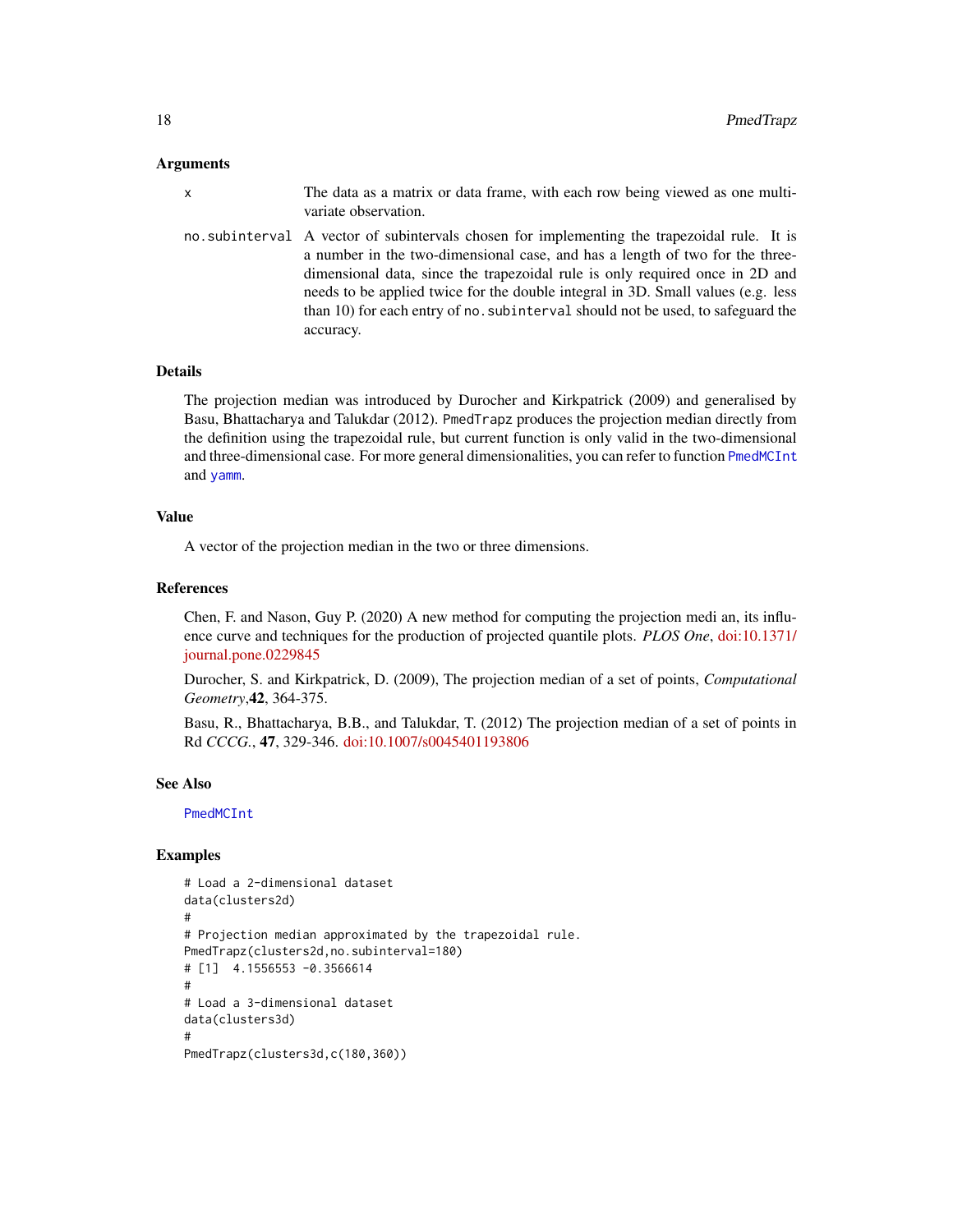#### <span id="page-18-0"></span>yamm 19

# [1] -0.906680 1.584866 2.695584

# <span id="page-18-1"></span>yamm *Yet Another Multivariate Median*

# Description

Another method for computing the projection median for any dimensional dataset. Basically, it minimises the objective function [yamm.obj](#page-20-1) over a unit hypersphere and finds the optimal shift vector mu in yamm.obj. [optim](#page-0-0) in the stats package is used in this function to minimise yamm.obj.

# Usage

```
yamm(x, nprojs = 2000, reltol = 1e-6, abstol =- Inf,
     xstart = L1median(x)$estimate,
     opt.method = "BFGS", doabs = 0, full.results=FALSE)
```
# Arguments

| x            | The data as a matrix or data frame, with each row being viewed as one multi-<br>variate observation.                                                                                                                                                                                                                                                               |
|--------------|--------------------------------------------------------------------------------------------------------------------------------------------------------------------------------------------------------------------------------------------------------------------------------------------------------------------------------------------------------------------|
| nprojs       | The number of projections for the shifted data matrix while using the Monte<br>Carlo method to approximate the integration. The default value is 2000, more<br>projections may be required for complicated data to ensure accuracy, which,<br>however, increases the running time.                                                                                 |
| reltol       | The tolerance of the optimisation process gets supplied to control arguments of<br>optim. The default value is $1e-6$ . Loosening tolerance will make the running<br>process faster. Generally, $1e-3$ is enough to obtain a good approximation for a<br>short running time.                                                                                       |
| abstol       | The absolute convergence tolerance of the optimisation process gets supplied to<br>control arguments of optim. The default value is negative infinity.                                                                                                                                                                                                             |
| xstart       | The starting value for the optimiser. The default value is Spatial median of the<br>data using function L1median. Other multivariate medians or mean values can<br>also be used. Note, you should be aware of the outliers when using the mean<br>values as a starting point, which may slow down the optimisation process or<br>result in a less accurate median. |
| opt.method   | The method chosen for the optimiser when computing the yamm, with default<br>function "BFGS". Apart from "BFGS", other functions in optim like "Nelder-Mead",<br>"CG", "L-BFGS-B", and "SANN" can also be used.                                                                                                                                                    |
| doabs        | If 0 (default), the function yamm obj integrates the square of the univariate<br>median of the projection to the shifted data set over a unit hypersphere; if 1,<br>yamm obj integrates the absolute value of the univariate median instead.                                                                                                                       |
| full.results | Logical. If FALSE (default), the function yamm only returns the best set of yamm<br>location estimator found; if TRUE, a list of full reults from the function optim is<br>displayed.                                                                                                                                                                              |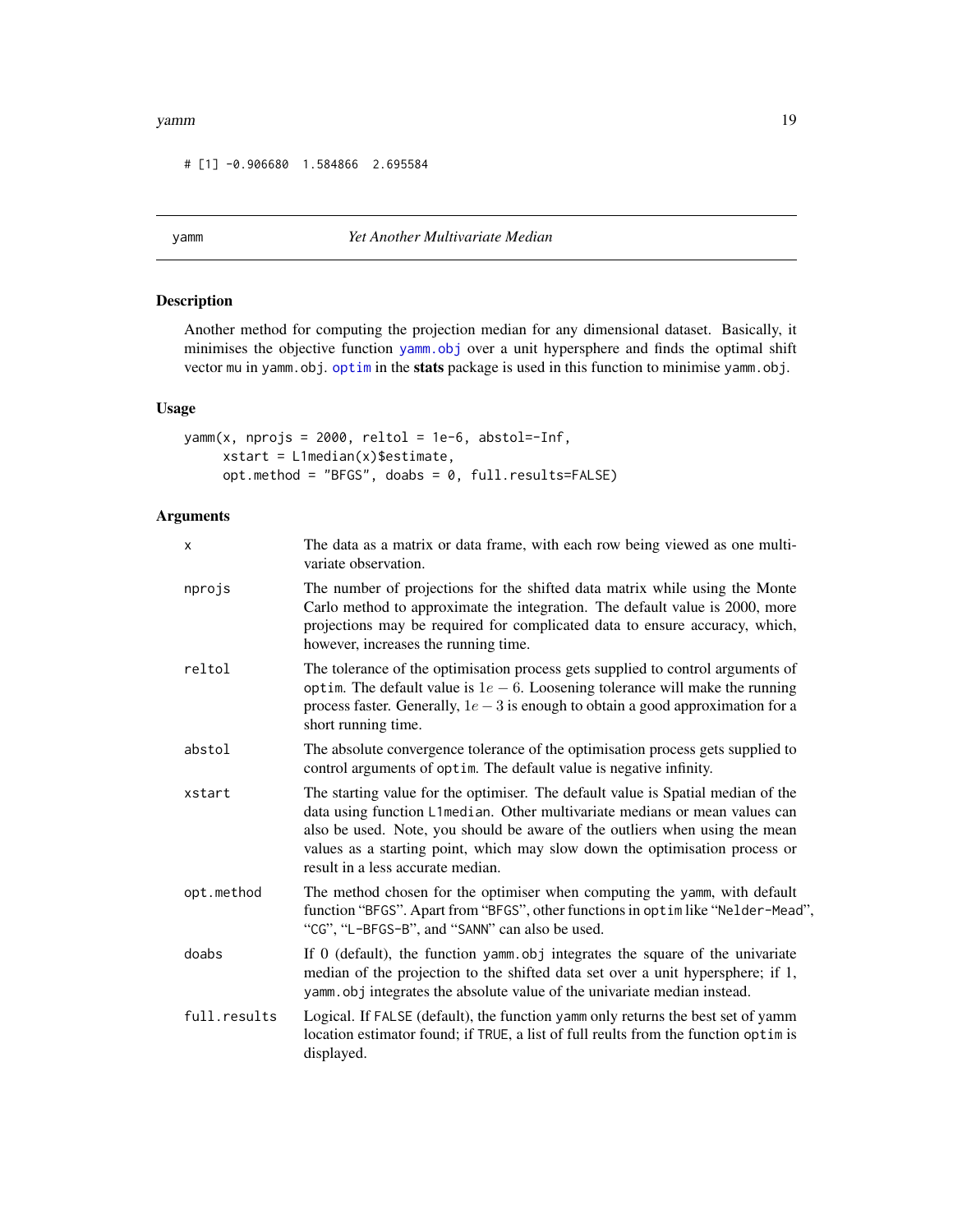# <span id="page-19-0"></span>Value

If full.results = FALSE, it returns the best set of yamm location estimator found, otherwise, it returns a list comprising of

| par         | The best set of parameters found, which is the yamm location estimator.                                                                                                                                                                                                                                            |
|-------------|--------------------------------------------------------------------------------------------------------------------------------------------------------------------------------------------------------------------------------------------------------------------------------------------------------------------|
| value       | The value of objective function yamm. obj corresponding to par.                                                                                                                                                                                                                                                    |
| counts      | A two-element integer vector giving the number of calls to the objective function<br>and gradient of the function respectively. This excludes those calls needed to<br>compute the Hessian, if requested, and any calls to the objective function to<br>compute a finite-difference approximation to the gradient. |
| convergence | An integer code. 0 indicates successful completion (which is always the case for<br>method "SANN" and "Brent"). Possible error codes are                                                                                                                                                                           |
|             | 1 indicates that the iteration limit had been reached.                                                                                                                                                                                                                                                             |
|             | 10 indicates degeneracy of the Nelder-Mead simplex.                                                                                                                                                                                                                                                                |
|             | 51 indicates a warning from the "L-BFGS-B" method; see component message<br>for further details.                                                                                                                                                                                                                   |
|             | 52 indicates an error from the "L-BFGS-B" method; see component message for<br>further details.                                                                                                                                                                                                                    |
| message     | A character string giving any additional information returned by the optimiser,<br>or NULL                                                                                                                                                                                                                         |

# References

Chen, F. and Nason, Guy P. (2020) A new method for computing the projection medi an, its influence curve and techniques for the production of projected quantile plots. *PLOS One*, [doi:10.1371/](https://doi.org/10.1371/journal.pone.0229845) [journal.pone.0229845](https://doi.org/10.1371/journal.pone.0229845)

# See Also

[yamm.obj](#page-20-1), [optim](#page-0-0).

```
data(beetle)
#
# Set seed for reproduction.
set.seed(5)
#
# Yamm approximated using 1000 projections.
yamm(beetle,nprojs = 1000,reltol=1e-3,doabs=0,full.results=TRUE)
#
# $par
# [1] 180.30601 124.23781 50.16349 135.53947 13.45252 95.64742
#
# $value
# [1] 5.704375
#
# $counts
```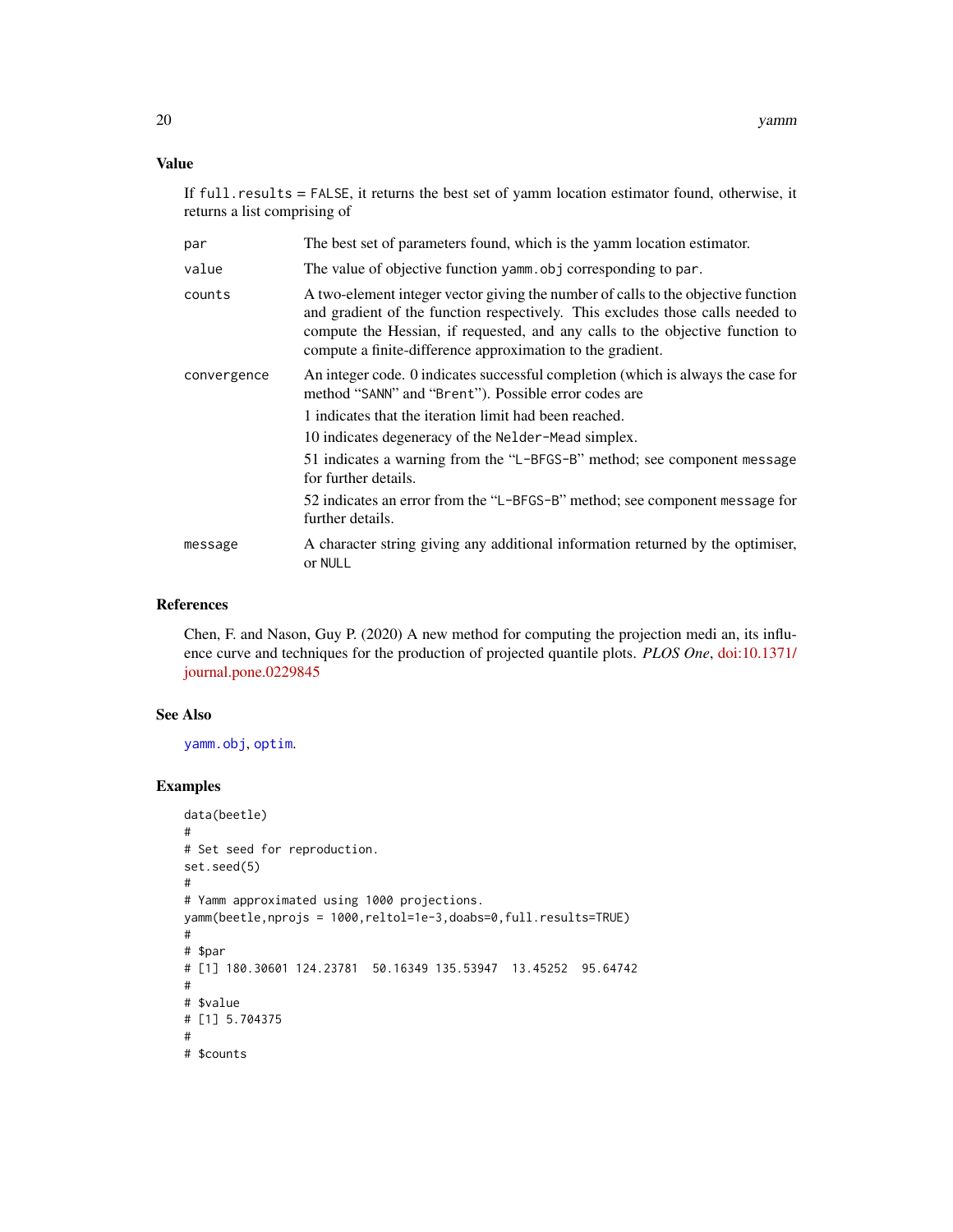#### <span id="page-20-0"></span>yamm.obj 21

```
# function gradient
# 69 4
#
# $convergence
# [1] 0
#
# $message
# NULL
```
<span id="page-20-1"></span>

yamm.obj *Objective Function for Yamm*

# Description

The objective function when computing [yamm](#page-18-1), which is the integral of the squared or absolute value of the univariate median of the projection of the shifted data set over a unit hypersphere. It is implemented internally using C code Cyammobj and hence is much faster than coding with R only.

#### Usage

 $yamm.obj(x, mu, nprojs = 2000, doabs = 0)$ 

# Arguments

| $\mathsf{x}$ | The data as a matrix or data frame, with each row being viewed as one multi-<br>variate observation.                                                                                                                             |
|--------------|----------------------------------------------------------------------------------------------------------------------------------------------------------------------------------------------------------------------------------|
| mu           | A shift vector with length n, where n should equal to the number of columns<br>(variables) of the data matrix. Each row of the data matrix x is shifted by mu to<br>obtain the shifted data matrix.                              |
| nprojs       | The number of projections for the shifted data matrix while using the Monte<br>Carlo method to approximate the integration. The default value is 2000.                                                                           |
| doabs        | If 0 (default), function yamm obj integrates square of the univariate median of<br>the projection to the shifted data set over a unit hypersphere; if 1, yamm.obj<br>integrates absolute value of the univariate median instead. |

# Value

A univariate integral of the squared or absolute value of the median of the projection of the shifted data set over a unit hypersphere is returned from the .C calling function

# References

Chen, F. and Nason, Guy P. (2020) A new method for computing the projection medi an, its influence curve and techniques for the production of projected quantile plots. *PLOS One*, [doi:10.1371/](https://doi.org/10.1371/journal.pone.0229845) [journal.pone.0229845](https://doi.org/10.1371/journal.pone.0229845)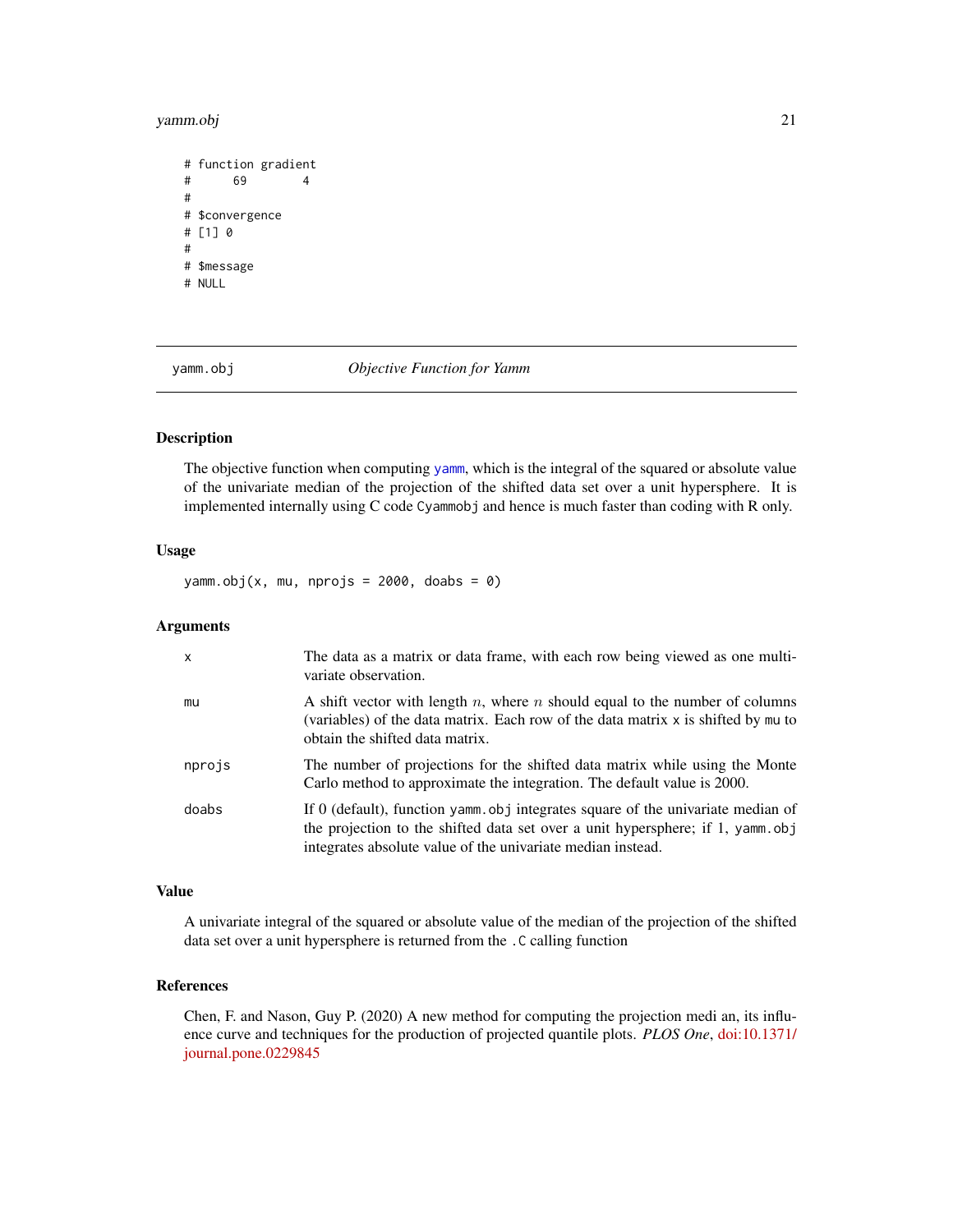# <span id="page-21-0"></span>22 yamm.obj

# See Also

[yamm](#page-18-1)

```
data(beetle)
#
# Set seed for reproduction.
set.seed(5)
#
# Objective function for yamm with a chosen shift vector.
#
yamm.obj(beetle, mu=rep(10,6), nprojs=5000, doabs=1)
# [1] 88.38346
```